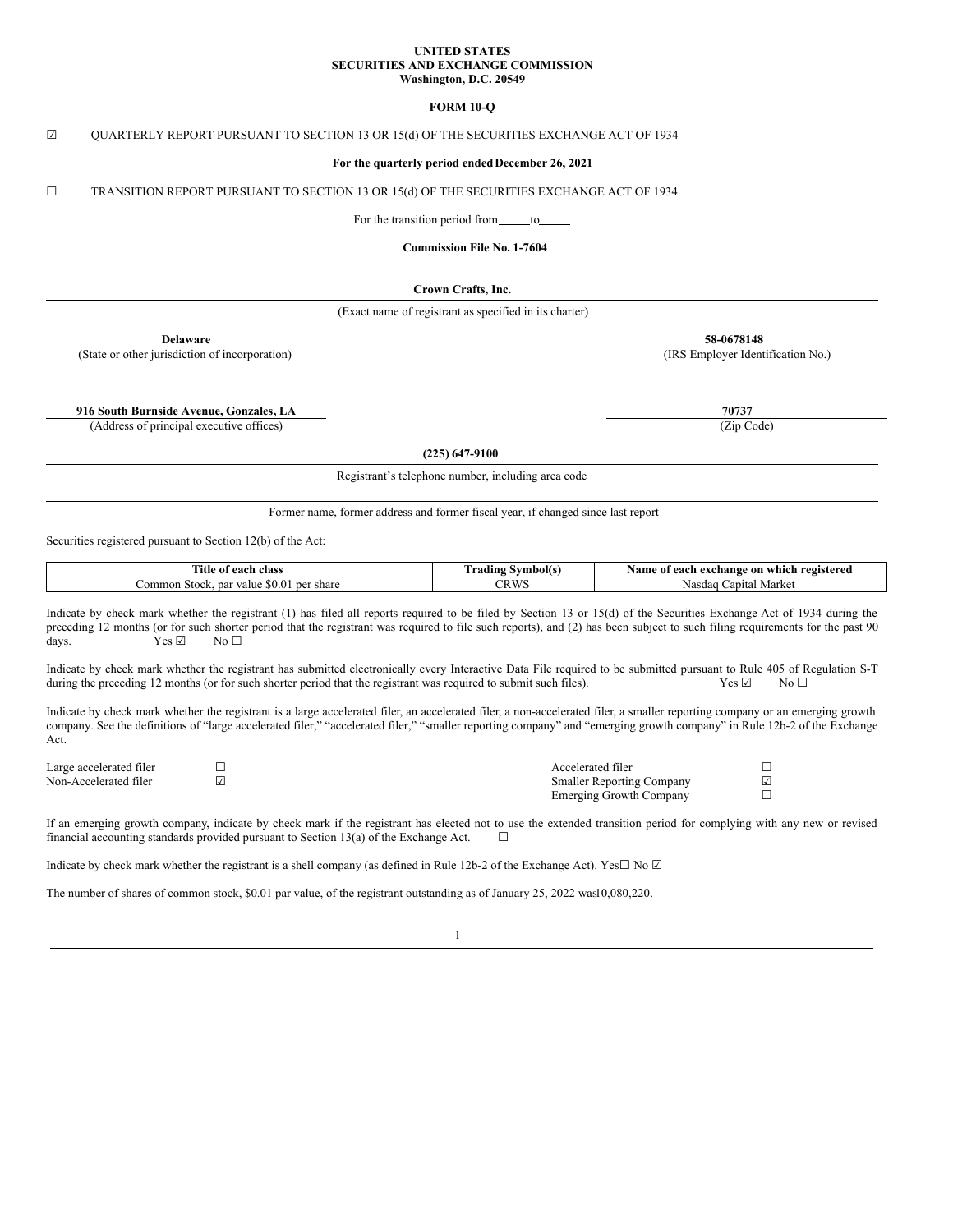# ITEM 1. FINANCIAL STATEMENTS

# CROWN CRAFTS, INC. AND SUBSIDIARIES CONDENSED CONSOLIDATED BALANCE SHEETS DECEMBER 26, 2021 (UNAUDITED) AND MARCH 28, 2021 (amounts in thousands, except share and per share amounts)

|                                                                                                                  |              | December 26, 2021 |              | March 28, 2021 |
|------------------------------------------------------------------------------------------------------------------|--------------|-------------------|--------------|----------------|
|                                                                                                                  |              |                   |              |                |
| <b>ASSETS</b>                                                                                                    |              |                   |              |                |
| <b>Current assets:</b>                                                                                           |              |                   |              |                |
| Cash and cash equivalents                                                                                        | $\mathbb{S}$ | 2,052             | $\mathbb{S}$ | 613            |
| Accounts receivable (net of allowances of \$1,525 at December 26, 2021 and \$723 at March 28, 2021):             |              |                   |              |                |
| Due from factor                                                                                                  |              | 19,779            |              | 18,604         |
| Other                                                                                                            |              | 1,223             |              | 734            |
| Inventories                                                                                                      |              | 24,467            |              | 20,335         |
| Prepaid expenses                                                                                                 |              | 1,394             |              | 1,184          |
| <b>Total current assets</b>                                                                                      |              | 48,915            |              | 41,470         |
|                                                                                                                  |              |                   |              |                |
| Operating lease right of use assets                                                                              |              | 2,838             |              | 4,068          |
|                                                                                                                  |              |                   |              |                |
| Property, plant and equipment - at cost:                                                                         |              |                   |              |                |
| Vehicles                                                                                                         |              | 171               |              | 171            |
| Leasehold improvements                                                                                           |              | 429               |              | 425            |
| Machinery and equipment                                                                                          |              | 3,517             |              | 3,152          |
| Furniture and fixtures                                                                                           |              | 345               |              | 345            |
| Property, plant and equipment - gross                                                                            |              | 4,462             |              | 4,093          |
| Less accumulated depreciation                                                                                    |              | 3,110             |              | 2,635          |
| Property, plant and equipment - net                                                                              |              | 1,352             |              | 1,458          |
|                                                                                                                  |              |                   |              |                |
| Finite-lived intangible assets - at cost:                                                                        |              |                   |              |                |
| Customer relationships                                                                                           |              | 7,374             |              | 7,374          |
| Other finite-lived intangible assets                                                                             |              | 4,266             |              | 4,266          |
| Finite-lived intangible assets - gross                                                                           |              | 11,640            |              | 11,640         |
| Less accumulated amortization                                                                                    |              | 8,866             |              | 8,477          |
| Finite-lived intangible assets - net                                                                             |              | 2,774             |              | 3,163          |
|                                                                                                                  |              |                   |              |                |
| Goodwill                                                                                                         |              | 7,125             |              | 7,125          |
| Deferred income taxes                                                                                            |              | 386               |              | 706            |
| Other                                                                                                            |              | 89                |              | 92             |
| <b>Total Assets</b>                                                                                              | \$           | 63,479            | S            | 58,082         |
|                                                                                                                  |              |                   |              |                |
| <b>LIABILITIES AND SHAREHOLDERS' EQUITY</b>                                                                      |              |                   |              |                |
| <b>Current liabilities:</b>                                                                                      |              |                   |              |                |
| Accounts payable                                                                                                 | \$           | 7,773             | S            | 5,539          |
| Accrued wages and benefits                                                                                       |              | 1,764             |              | 2,216          |
| Accrued royalties                                                                                                |              | 1,266             |              | 410            |
| Dividends payable                                                                                                |              | 4,338             |              | 800            |
| Operating lease liabilities, current                                                                             |              |                   |              |                |
|                                                                                                                  |              | 1,816             |              | 1,802          |
| Other accrued liabilities                                                                                        |              | 612               |              | 215            |
| Current maturities of long-term debt                                                                             |              |                   |              | 1,964          |
| <b>Total current liabilities</b>                                                                                 |              | 17,569            |              | 12,946         |
|                                                                                                                  |              |                   |              |                |
| <b>Non-current liabilities:</b>                                                                                  |              |                   |              |                |
| Operating lease liabilities, noncurrent                                                                          |              | 1,274             |              | 2,641          |
| Reserve for unrecognized tax liabilities                                                                         |              | 734               |              | 630            |
| <b>Total non-current liabilities</b>                                                                             |              | 2,008             |              | 3,271          |
|                                                                                                                  |              |                   |              |                |
| <b>Shareholders' equity:</b>                                                                                     |              |                   |              |                |
| Common stock - \$0.01 par value per share; Authorized 40,000,000 shares at December 26, 2021 and March 28, 2021; |              |                   |              |                |
| Issued 12,944,918 shares at December 26, 2021 and 12,809,753 shares at March 28, 2021                            |              | 129               |              | 128            |
| Additional paid-in capital                                                                                       |              | 55,655            |              | 54,748         |
| Treasury stock - at cost -2,864,698 shares at December 26, 2021 and 2,811,446 shares at March 28, 2021           |              | (15,614)          |              | (15,202)       |
| <b>Retained Earnings</b>                                                                                         |              | 3,732             |              | 2,191          |
| Total shareholders' equity                                                                                       |              | 43,902            |              | 41,865         |
| <b>Total Liabilities and Shareholders' Equity</b>                                                                | \$           | 63,479            | \$           | 58,082         |
|                                                                                                                  |              |                   |              |                |

*See notes to unaudited condensed consolidated financial statements.*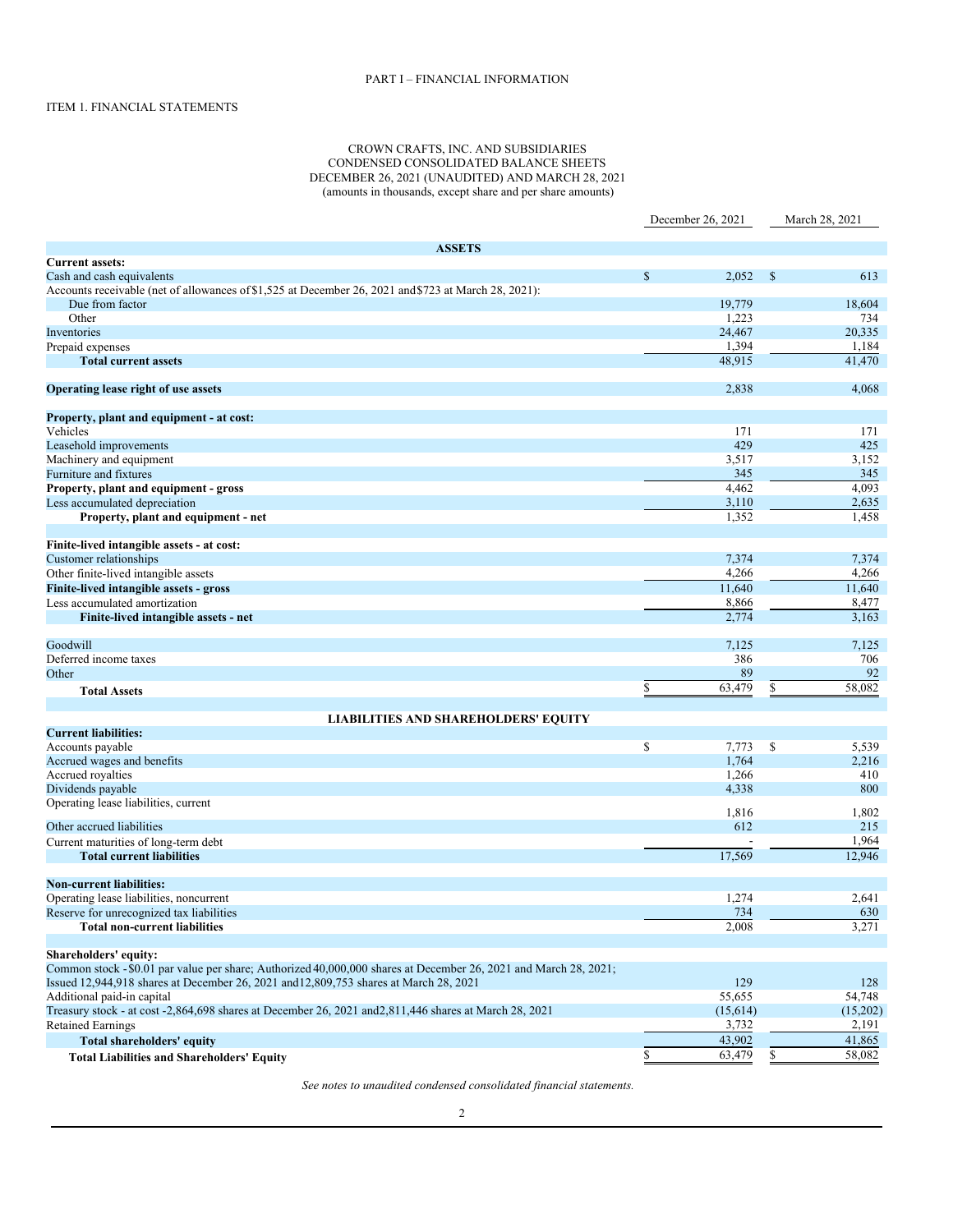## CROWN CRAFTS, INC. AND SUBSIDIARIES UNAUDITED CONDENSED CONSOLIDATED STATEMENTS OF INCOME THREE- AND NINE-MONTH PERIODS ENDED DECEMBER 26, 2021 AND DECEMBER 27, 2020 (amounts in thousands, except per share amounts)

|                                               | Three-Month Periods Ended |              |                   | Nine-Month Periods Ended |                   |               |                   |  |  |
|-----------------------------------------------|---------------------------|--------------|-------------------|--------------------------|-------------------|---------------|-------------------|--|--|
|                                               | December 26, 2021         |              | December 27, 2020 |                          | December 26, 2021 |               | December 27, 2020 |  |  |
| Net sales                                     | \$<br>22,742              | $\mathbb{S}$ | 19,476            | <sup>\$</sup>            | 61,674            | <sup>\$</sup> | 57,340            |  |  |
| Cost of products sold                         | 16,572                    |              | 13,323            |                          | 44,780            |               | 39,070            |  |  |
| Gross profit                                  | 6,170                     |              | 6,153             |                          | 16,894            |               | 18,270            |  |  |
| Marketing and administrative expenses         | 3,094                     |              | 3,420             |                          | 9,624             |               | 10,602            |  |  |
| Income from operations                        | 3,076                     |              | 2,733             |                          | 7,270             |               | 7,668             |  |  |
| Other (expense) income:                       |                           |              |                   |                          |                   |               |                   |  |  |
| Interest expense - net of interest income     | (14)                      |              | (3)               |                          | (30)              |               | (8)               |  |  |
| Gain on extinguishment of debt                |                           |              |                   |                          | 1,985             |               |                   |  |  |
| Loss on sale of property, plant and equipment | $\overline{\phantom{a}}$  |              | (4)               |                          | (3)               |               | (4)               |  |  |
| Other - net                                   | (25)                      |              | (3)               |                          | 67                |               | (3)               |  |  |
| Income before income tax expense              | 3,037                     |              | 2,723             |                          | 9,289             |               | 7,653             |  |  |
| Income tax expense                            | 605                       |              | 582               |                          | 1,806             |               | 1,810             |  |  |
| Net income                                    | 2,432                     |              | 2,141             |                          | 7,483             |               | 5,843             |  |  |
| Weighted average shares outstanding:          |                           |              |                   |                          |                   |               |                   |  |  |
| Basic                                         | 10,078                    |              | 10,208            |                          | 10,045            |               | 10,195            |  |  |
| Effect of dilutive securities                 | 29                        |              | 16                |                          | 30                |               |                   |  |  |
| Diluted                                       | 10,107                    |              | 10,224            |                          | 10,075            |               | 10,200            |  |  |
| Earnings per share - basic and diluted        | 0.24                      |              | 0.21              |                          | 0.74              |               | 0.57              |  |  |

*See notes to unaudited condensed consolidated financial statements.*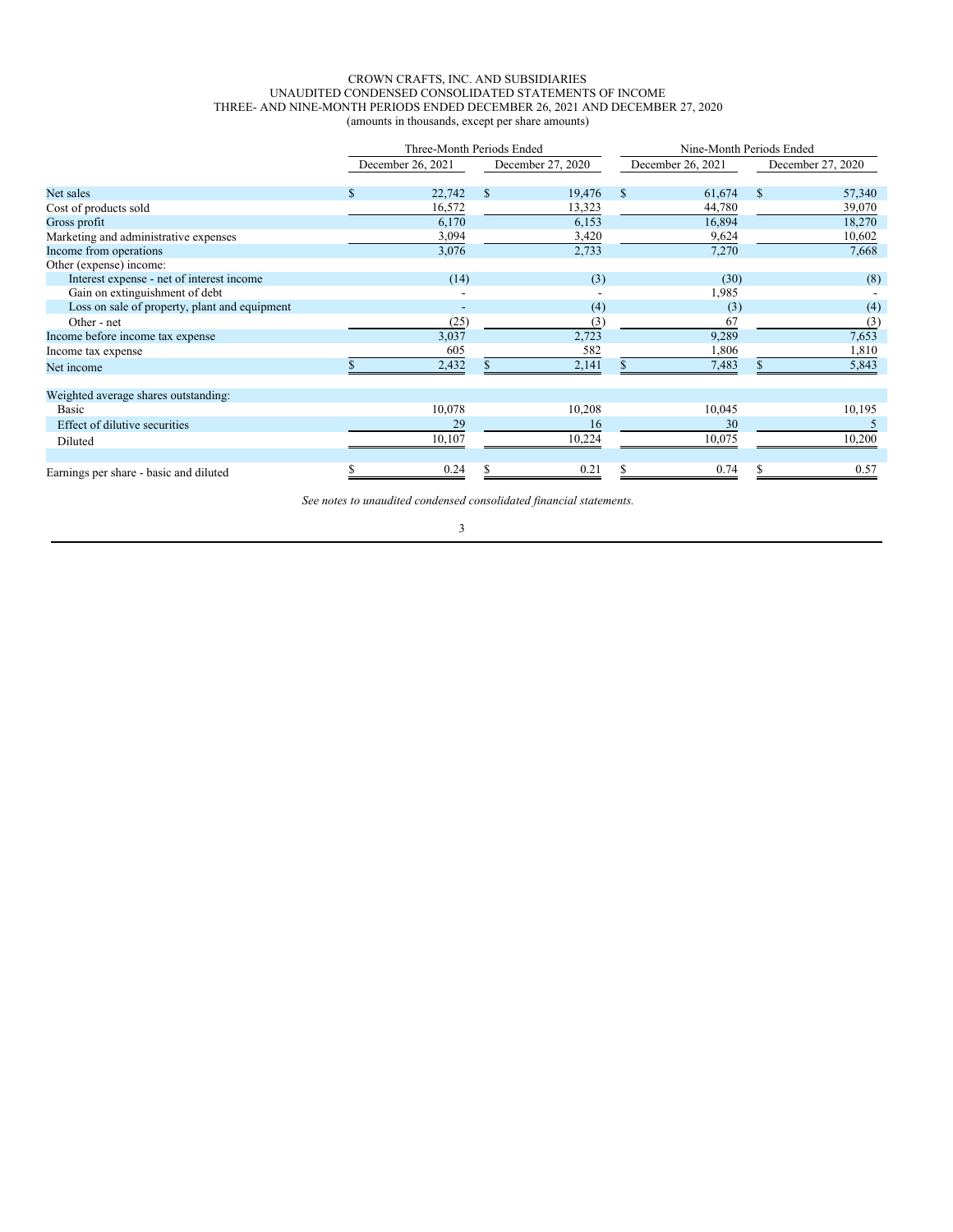#### CROWN CRAFTS, INC. AND SUBSIDIARIES UNAUDITED CONDENSED CONSOLIDATED STATEMENTS OF CHANGES IN SHAREHOLDERS' EQUITY THREE- AND NINE-MONTH PERIODS ENDED DECEMBER 26, 2021 AND DECEMBER 27, 2020

|                                                | <b>Common Shares</b>       |               |                | <b>Treasury Shares</b>     |                               |                     |              | Additional               |              |                      | Total |                         |
|------------------------------------------------|----------------------------|---------------|----------------|----------------------------|-------------------------------|---------------------|--------------|--------------------------|--------------|----------------------|-------|-------------------------|
|                                                | Number of<br><b>Shares</b> |               | Amount         | Number of<br><b>Shares</b> |                               | Amount              |              | Paid-in<br>Capital       |              | Retained<br>Earnings |       | Shareholders'<br>Equity |
|                                                |                            |               |                |                            | (Dollar amounts in thousands) |                     |              |                          |              |                      |       |                         |
|                                                |                            |               |                |                            |                               | Three-Month Periods |              |                          |              |                      |       |                         |
| <b>Balances - September 27, 2020</b>           | 12,664,753                 | <sup>\$</sup> | 127            | (2,436,494)                | $\mathbb{S}$                  | $(12,408)$ \$       |              | 53,796                   | S            | 3.992                | \$    | 45,507                  |
| Issuance of shares                             | 95,000                     |               | $\mathbf{1}$   |                            |                               |                     |              | 519                      |              |                      |       | 520                     |
| Stock-based compensation                       |                            |               |                |                            |                               |                     |              | 103                      |              |                      |       | 103                     |
| Acquisition of treasury stock                  |                            |               | L,             | (330,095)                  |                               | (2, 450)            |              |                          |              |                      |       | (2, 450)                |
| Net income                                     |                            |               |                |                            |                               |                     |              |                          |              | 2,141                |       | 2,141                   |
| Dividend declared on common stock -\$0.33 per  |                            |               |                |                            |                               |                     |              |                          |              |                      |       |                         |
| share                                          |                            |               |                |                            |                               |                     |              |                          |              | (3,380)              |       | (3,380)                 |
| <b>Balances - December 27, 2020</b>            | 12,759,753                 | \$            | 128            | (2,766,589)                | \$                            | (14, 858)           | \$           | 54,418                   | S            | 2,753                | \$    | 42,441                  |
| <b>Balances - September 26, 2021</b>           | 12,924,918                 | \$.           | 129            | (2,849,846)                | S                             | (15, 498)           | S            | 55.335                   | S            | 5.634                | S     | 45.600                  |
| Issuance of shares                             | 20,000                     |               | L.             |                            |                               | $\overline{a}$      |              | 96                       |              | $\overline{a}$       |       | 96                      |
| Stock-based compensation                       |                            |               |                |                            |                               | L.                  |              | 224                      |              |                      |       | 224                     |
| Acquisition of treasury stock                  | $\overline{a}$             |               | $\overline{a}$ | (14, 852)                  |                               | (116)               |              | $\overline{a}$           |              | $\overline{a}$       |       | (116)                   |
| Net income                                     |                            |               |                |                            |                               |                     |              |                          |              | 2.432                |       | 2,432                   |
|                                                |                            |               |                |                            |                               |                     |              |                          |              |                      |       |                         |
| Dividend declared on common stock -\$0.43 per  |                            |               |                |                            |                               |                     |              |                          |              |                      |       |                         |
| share                                          | 12,944,918                 |               | 129            |                            |                               | (15, 614)           |              | 55,655                   |              | (4, 334)             |       | (4, 334)                |
| <b>Balances - December 26, 2021</b>            |                            | \$            |                | (2,864,698)                | S                             |                     | $\mathbf{s}$ |                          | S            | 3,732                | S     | 43,902                  |
|                                                |                            |               |                |                            |                               | Nine-Month Periods  |              |                          |              |                      |       |                         |
| Balances - March 29, 2020                      | 12,603,301                 | <sup>\$</sup> | 126            | (2,436,494)                | <sup>S</sup>                  | (12, 408)           | -S           | 53,610                   | <sup>S</sup> | 1.108                | S     | 42,436                  |
|                                                |                            |               |                |                            |                               |                     |              |                          |              |                      |       |                         |
| Issuance of shares                             | 156,452                    |               | 2              |                            |                               | $\overline{a}$      |              | 519                      |              |                      |       | 521                     |
| Stock-based compensation                       |                            |               |                |                            |                               |                     |              | 289                      |              |                      |       | 289                     |
| Acquisition of treasury stock                  |                            |               | ÷,             | (330,095)                  |                               | (2, 450)            |              | $\overline{\phantom{a}}$ |              |                      |       | (2, 450)                |
| Net income                                     |                            |               |                |                            |                               |                     |              |                          |              | 5,843                |       | 5,843                   |
| Dividend declared on common stock -\$0.41 per  |                            |               |                |                            |                               |                     |              |                          |              |                      |       |                         |
| share                                          |                            |               |                |                            |                               |                     |              |                          |              | (4,198)              |       | (4,198)                 |
| <b>Balances - December 27, 2020</b>            | 12,759,753                 | \$            | 128            | (2,766,589)                | $\mathbb S$                   | (14, 858)           | $\mathbb{S}$ | 54,418                   | $\mathbb{S}$ | 2,753                | \$    | 42,441                  |
| Balances - March 28, 2021                      | 12,809,753                 | <sup>\$</sup> | 128            | (2,811,446)                | $\mathbb{S}$                  | (15,202)            | $\mathbb{S}$ | 54,748                   | $\mathbf S$  | 2,191                | \$    | 41,865                  |
|                                                |                            |               |                |                            |                               |                     |              |                          |              |                      |       |                         |
| Issuance of shares                             | 135,165                    |               | 1              |                            |                               | L,                  |              | 343                      |              |                      |       | 344                     |
| Stock-based compensation                       |                            |               |                |                            |                               | L.                  |              | 564                      |              | $\overline{a}$       |       | 564                     |
| Acquisition of treasury stock                  |                            |               | ÷              | (53,252)                   |                               | (412)               |              |                          |              |                      |       | (412)                   |
| Net income                                     |                            |               |                |                            |                               |                     |              |                          |              | 7,483                |       | 7,483                   |
| Dividends declared on common stock -\$0.59 per |                            |               |                |                            |                               |                     |              |                          |              |                      |       |                         |
| share                                          |                            |               |                |                            |                               |                     |              |                          |              | (5,942)              |       | (5,942)                 |
| <b>Balances - December 26, 2021</b>            | 12,944,918                 |               | 129            | (2,864,698)                | \$                            | (15,614)            | \$           | 55,655                   | S            | 3,732                | \$    | 43,902                  |

*See notes to unaudited condensed consolidated financial statements.*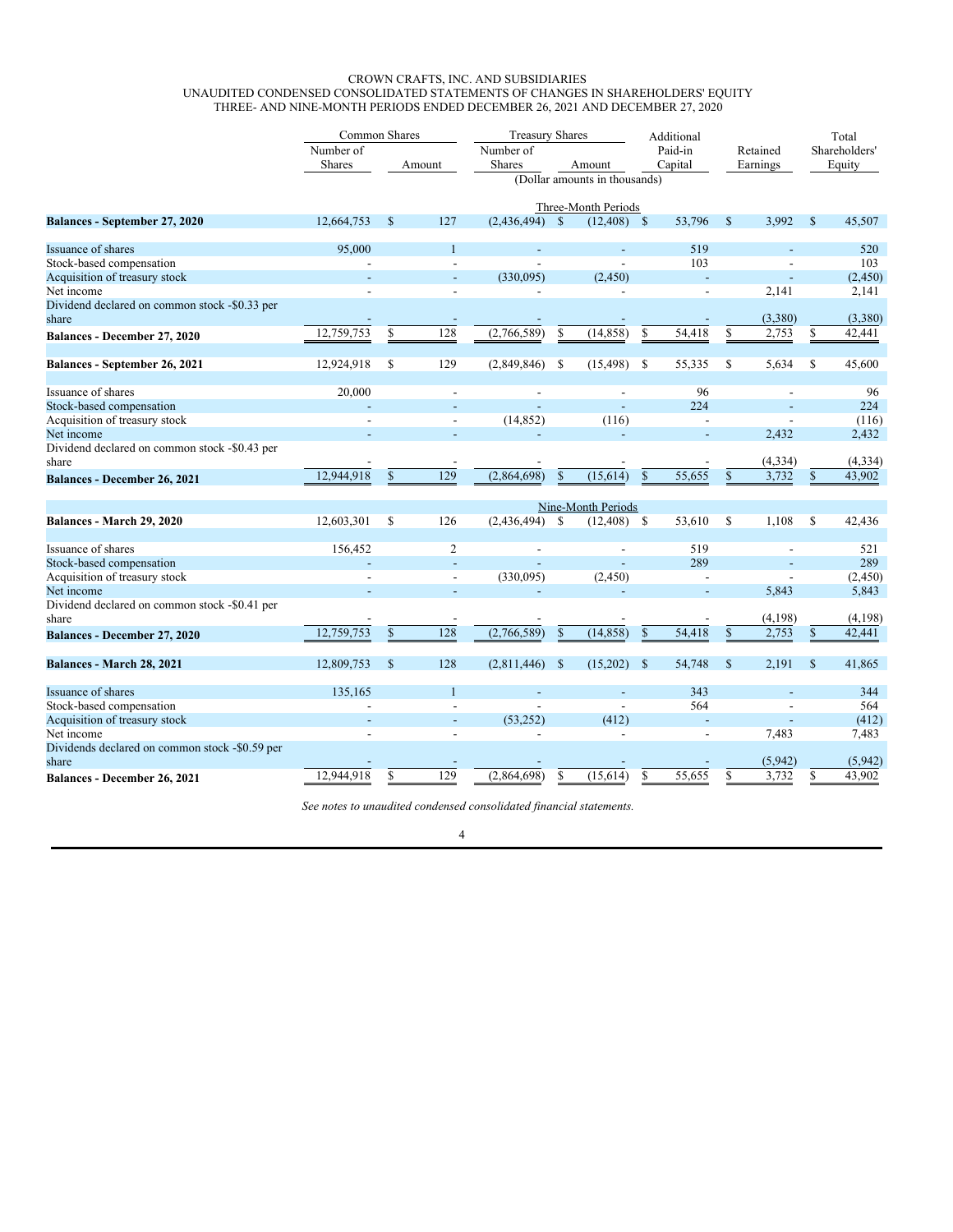# CROWN CRAFTS, INC. AND SUBSIDIARIES UNAUDITED CONDENSED CONSOLIDATED STATEMENTS OF CASH FLOWS NINE-MONTH PERIODS ENDED DECEMBER 26, 2021 AND DECEMBER 27, 2020 (amounts in thousands)

|                                                                                   |              | Nine-Month Periods Ended |                   |                |  |  |  |  |
|-----------------------------------------------------------------------------------|--------------|--------------------------|-------------------|----------------|--|--|--|--|
|                                                                                   |              | December 26, 2021        | December 27, 2020 |                |  |  |  |  |
| <b>Operating activities:</b>                                                      |              |                          |                   |                |  |  |  |  |
| Net income                                                                        | \$           | 7,483                    | <sup>\$</sup>     | 5,843          |  |  |  |  |
| Adjustments to reconcile net income to net cash provided by operating activities: |              |                          |                   |                |  |  |  |  |
| Depreciation of property, plant and equipment                                     |              | 475                      |                   | 548            |  |  |  |  |
| Amortization of intangibles                                                       |              | 389                      |                   | 596            |  |  |  |  |
| Amortization of right of use assets                                               |              | 1,320                    |                   | 1,421          |  |  |  |  |
| Deferred income taxes                                                             |              | 320                      |                   | 331            |  |  |  |  |
| Gain on extinguishment of debt                                                    |              | (1,985)                  |                   |                |  |  |  |  |
| Loss on sale of property, plant and equipment                                     |              | 3                        |                   | $\overline{4}$ |  |  |  |  |
| Reserve for unrecognized tax liabilities                                          |              | 104                      |                   | 104            |  |  |  |  |
| Stock-based compensation                                                          |              | 564                      |                   | 289            |  |  |  |  |
| Changes in assets and liabilities:                                                |              |                          |                   |                |  |  |  |  |
| Accounts receivable                                                               |              | (1,664)                  |                   | (446)          |  |  |  |  |
| Inventories                                                                       |              | (4,132)                  |                   | (5,110)        |  |  |  |  |
| Prepaid expenses                                                                  |              | (210)                    |                   | (968)          |  |  |  |  |
| Other assets                                                                      |              | 3                        |                   | 3              |  |  |  |  |
| Lease liabilities                                                                 |              | (1, 443)                 |                   | (1,305)        |  |  |  |  |
| Accounts payable                                                                  |              | 2,217                    |                   | 5,865          |  |  |  |  |
| <b>Accrued</b> liabilities                                                        |              | 822                      |                   | 904            |  |  |  |  |
| Net cash provided by operating activities                                         |              | 4.266                    |                   | 8,079          |  |  |  |  |
| Cash used in investing activities:                                                |              |                          |                   |                |  |  |  |  |
| Capital expenditures for property, plant and equipment                            |              | (375)                    |                   | (528)          |  |  |  |  |
| Proceeds from sale of property, plant and equipment                               |              | 20                       |                   |                |  |  |  |  |
| Net cash used in investing activities                                             |              | (355)                    |                   | (528)          |  |  |  |  |
| <b>Financing activities:</b>                                                      |              |                          |                   |                |  |  |  |  |
| Repayments under revolving line of credit                                         |              | (5,809)                  |                   | (4,598)        |  |  |  |  |
| Borrowings under revolving line of credit                                         |              | 5,809                    |                   | 2,020          |  |  |  |  |
| Proceeds from long-term debt                                                      |              |                          |                   | 1,964          |  |  |  |  |
| Purchase of treasury stock from related parties                                   |              | (412)                    |                   | (2,450)        |  |  |  |  |
| Issuance of common stock                                                          |              | 344                      |                   | 521            |  |  |  |  |
| Dividends paid                                                                    |              | (2, 404)                 |                   | (1,632)        |  |  |  |  |
| Net cash used in financing activities                                             |              | (2, 472)                 |                   | (4, 175)       |  |  |  |  |
| Net increase in cash and cash equivalents                                         |              | 1,439                    |                   | 3,376          |  |  |  |  |
| Cash and cash equivalents at beginning of period                                  |              | 613                      |                   | 282            |  |  |  |  |
|                                                                                   | $\mathbf{s}$ | 2,052                    | <b>S</b>          | 3,658          |  |  |  |  |
| Cash and cash equivalents at end of period                                        |              |                          |                   |                |  |  |  |  |
| <b>Supplemental cash flow information:</b>                                        |              |                          |                   |                |  |  |  |  |
| Income taxes paid                                                                 | \$           | 934                      | S                 | 1,959          |  |  |  |  |
| Interest paid                                                                     |              | 9                        |                   | 15             |  |  |  |  |
| <b>Noncash activities:</b>                                                        |              |                          |                   |                |  |  |  |  |
| Property, plant and equipment purchased but unpaid                                |              | (17)                     |                   | (55)           |  |  |  |  |
| Dividends declared but unpaid                                                     |              | (4,338)                  |                   | (3,380)        |  |  |  |  |

*See notes to unaudited condensed consolidated financial statements.*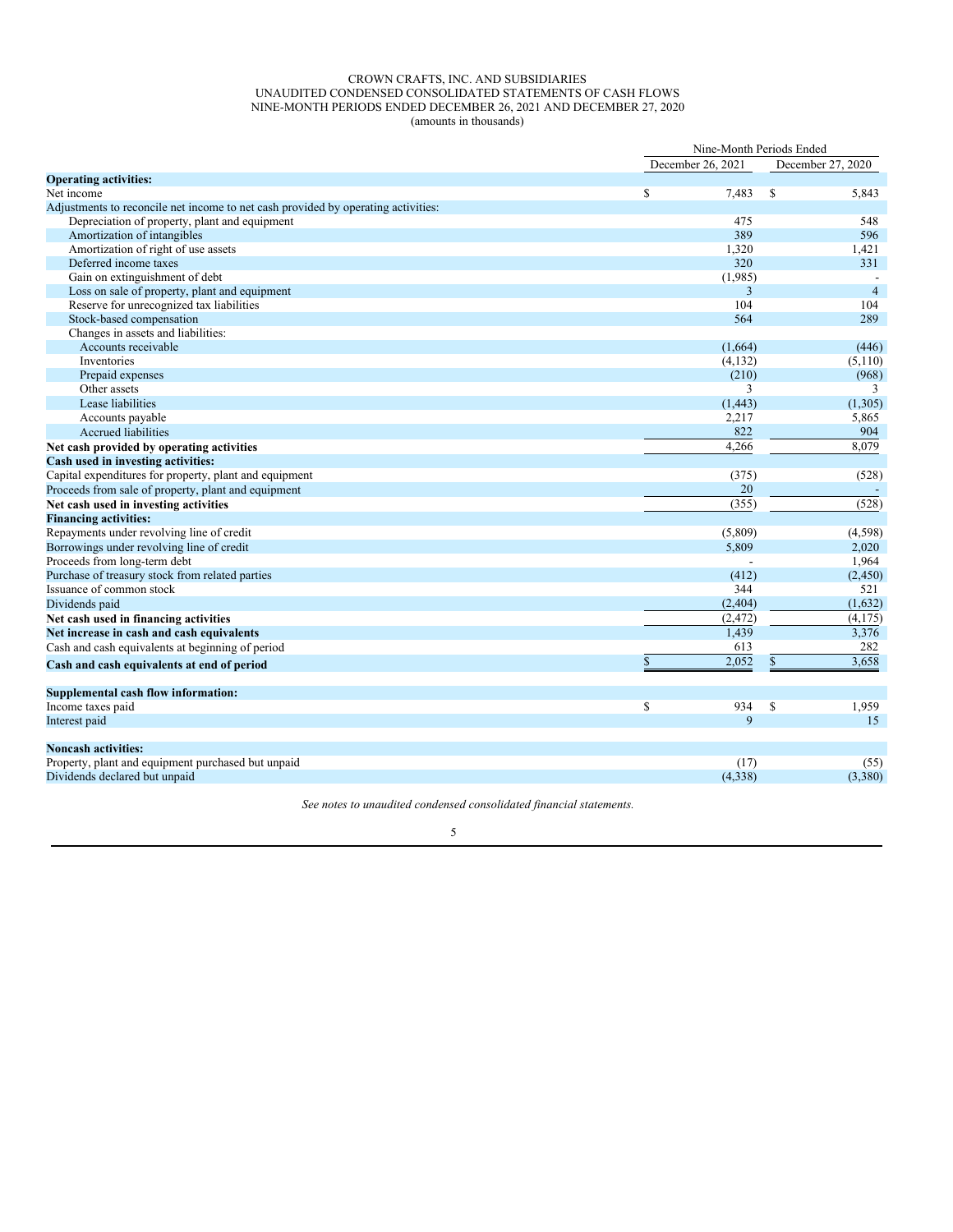## CROWN CRAFTS, INC. AND SUBSIDIARIES NOTES TO UNAUDITED CONDENSED CONSOLIDATED FINANCIAL STATEMENTS FOR THE THREE- AND NINE-MONTH PERIODS ENDED DECEMBER 26, 2021 AND DECEMBER 27, 2020

## **Note 1** – **Interim Financial Statements**

*Basis of Presentation:* The accompanying unaudited condensed consolidated financial statements include the accounts of Crown Crafts, Inc. (the "Company") and its subsidiaries and have been prepared pursuant to accounting principles generally accepted in the United States ("GAAP") applicable to interim financial information as promulgated by the Financial Accounting Standards Board ("FASB"). Accordingly, they do not include all of the information and disclosures required by GAAP for complete financial statements. References herein to GAAP are to topics within the FASB Accounting Standards Codification (the "FASB ASC"), which the FASB periodically revises through the issuance of an Accounting Standards Update ("ASU") and which has been established by the FASB as the authoritative source for GAAP recognized by the FASB to be applied by nongovernmental entities.

In the opinion of the Company's management, the interim unaudited consolidated financial statements contained herein include all adjustments necessary to present fairly the financial position of the Company as of December 26, 2021 and the results of its operations and cash flows for the periods presented. Such adjustments include normal, recurring accruals, as well as the elimination of all significant intercompany balances and transactions. Operating results for the three and nine months ended December 26, 2021 are not necessarily indicative of the results thatmay be expected by the Company for its fiscal year endingApril 3, 2022. For further information, refer to the Company's consolidated financial statements and notes thereto included in the Company's Annual Report on Form 10-K for the fiscal year endedMarch 28, 2021.

*Fiscal Year:* The Company's fiscal year ends on the Sunday that is nearest to or onMarch 31. References herein to "fiscal year2022" or "2022" represent the 53week period ending April 3, 2022 and references herein to "fiscal year2021" or "2021" represent the 52-week period ended March 28, 2021.

*Reclassifications:* The Company has classified certain prior year information to conform to the amounts presented in the current year.None of the changes impact the Company's previously reported financial position or results of operations.

Recently-Issued Accounting Standards: In June 2016, the FASB issued ASU No. 2016-13, Financial Instruments - Credit Losses (Topic 326): Measurement of *Credit Losses on Financial Instruments,* the objective of which is to provide financial statement users with more information about the expected credit losses on financial instruments and other commitments to extend credit held by an entity. Current GAAP requires an "incurred loss" methodology for recognizing credit losses that delays recognition until it is probable that a loss has been incurred. Because this methodology restricted the recognition of credit losses that are expected, but did not yet meet the "probable" threshold, ASU No. 2016-13 was issued to require the consideration of a broader range of reasonable and supportable information when determining estimates of credit losses. The ASU is to be applied using a modified retrospective approach, and the ASU could have been early-adopted in the fiscal year that began after December 15, 2018. When issued, ASU No. 2016-13 was required to be adoptedno later than the fiscal year beginning afterDecember 15, 2019, but on November 15, 2019, the FASB issued ASU No. 2019-10, Financial Instruments - Credit Losses (Topic 326), Derivatives and Hedging (Topic 815), and Leases (Topic 842): *Ef ective Dates*, which provided for the deferral of the effective date of ASUNo. 2016-13 for a registrant that is a smaller reporting company to thefirst interim period of the fiscal year beginning after December 15, 2022. Accordingly, the Company intends to adopt ASU No. 2016-13 effective as of April 3, 2023. Although the Company has not determined the full impact of the adoption of ASUNo. 2016-13, because the Company assigns substantially all of its trade accounts receivable under factoring agreements with The CIT Group/Commercial Services, Inc. ("CIT"), a subsidiary of CIT Group Inc., the Company does not believe that the adoption of the ASU will have a significant impact on the Company's financial position, results of operations and related disclosures.

In December 2019, the FASB issued ASU No. 2019-12, *Income Taxes (Topic 740)* – *Simplifying the Accounting for Income Taxes*, the objective of which is to simplify the accounting for income taxes by removing certain exceptions to the general principles in Topic 740. The ASU amended the FASB ASC in order to improve the consistent application of, and simplify GAAP for, other areas of Topic 740 by clarifying and amending the existing guidance. The amendments contained in the ASU are required to be adopted for public entities in the first interim period of the fiscal year beginning afterDecember 15, 2020. Accordingly, the Company adopted ASU No. 2019-12 effective as of March 29, 2021, which did not have a significant impact on the Company's financial position, results of operations and related disclosures.

The Company has determined that all other ASUs issued which had become effective as ofDecember 26, 2021, or which will become effective at some future date, are not expected to have a material impact on the Company's consolidated financial statements.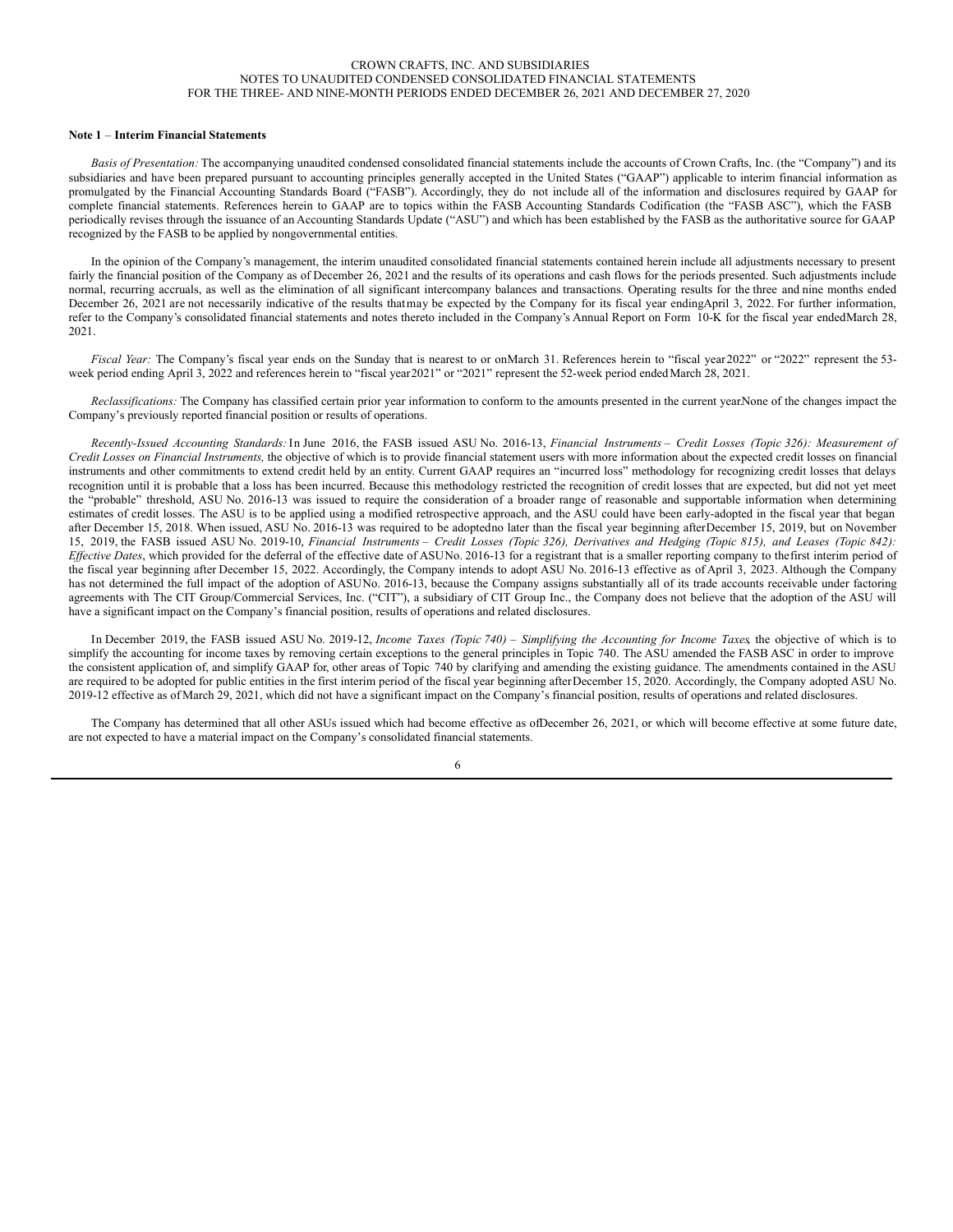# **Note 2** – **Advertising Costs**

The Company's advertising costs are primarily associated with cooperative advertising arrangements with certain of the Company's customers and are recognized using the straight-line method based upon aggregate annual estimated amounts for these customers, with periodic adjustments to the actual amounts of authorized agreements. Advertising expense is included in marketing and administrative expenses in the accompanying unaudited condensed consolidated statements of income and amounted to \$105,000 and \$283,000 for the three months ended December 26, 2021 and December 27, 2020, respectively, and amounted to \$455,000 and \$942,000 for the nine months ended December 26, 2021 and December 27, 2020, respectively.

#### **Note 3** – **Other Accrued Liabilities**

Amounts of \$612,000 and \$215,000 were recorded as other accrued liabilities atDecember 26, 2021 and March 28, 2021, respectively. Of these amounts, \$26,000 and \$85,000 at December 26, 2021 and March 28, 2021, respectively, reflected unearned revenue recorded for payments from customers that were received before the products ordered were received by the customers.

#### **Note 4** – **Segment and Related Information**

The Company operates primarily inone principal segment, infant, toddler and juvenile products. These products consist of infant and toddler bedding and blankets, bibs, soft bath products, disposable products, developmental and bath toys and accessories. Net sales of bedding, blankets and accessories and net sales of bibs, bath, developmental toy, feeding, baby care and disposable products for the three- and nine-month periods ended December 26, 2021 and December 27, 2020 are as follows (in thousands):

|                                                                  | <b>Three-Month Periods Ended</b> |        |  |                          | <b>Nine-Month Periods Ended</b> |                          |                          |        |  |
|------------------------------------------------------------------|----------------------------------|--------|--|--------------------------|---------------------------------|--------------------------|--------------------------|--------|--|
|                                                                  | <b>December 26, 2021</b>         |        |  | <b>December 27, 2020</b> |                                 | <b>December 26, 2021</b> | <b>December 27, 2020</b> |        |  |
| Bedding, blankets and accessories                                |                                  | 11.780 |  | 11.431                   |                                 | 32.838                   |                          | 34.490 |  |
| Bibs, bath, developmental toy, feeding, baby care and disposable |                                  |        |  |                          |                                 |                          |                          |        |  |
| products                                                         |                                  | 10.962 |  | 8.045                    |                                 | 28.836                   |                          | 22,850 |  |
| Total net sales                                                  |                                  | 22,742 |  | 19.476                   |                                 | 61.674                   |                          | 57.340 |  |

#### **Note 5** – **Licensing Agreements**

The Company has entered into licensing agreements that provide for royalty payments based on a percentage of sales with certain minimum guaranteed amounts. These royalty amounts are accrued based upon historical sales rates adjusted for current sales trends by customers. Royalty expense is included in cost of products sold in the accompanying unaudited consolidated statements of income and amounted to \$1.5 million and \$1.4 million for the three months ended December 26, 2021 and December 27, 2020, respectively, and amounted to \$4.2 million for each of the nine months ended December 26, 2021 and December 27, 2020.

#### **Note 6** – **Income Taxes**

The Company files income tax returns in the many jurisdictions in which it operates, including the U.S., several U.S. states and the People's Republic of China. The statute of limitations varies by jurisdiction; tax years open to audit or other adjustment as of December 26, 2021 were the fiscal years endedMarch 28, 2021, March 29, 2020, March 31, 2019, April 1, 2018 and April 2, 2017.

After considering all relevant information regarding the calculation of the state portion of its income tax provision, the Company believes that the technical merits of the tax position that the Company has taken with respect to state apportionment percentages would more likely than not be sustained. However, the Company also realizes that the ultimate resolution of such tax position could result in a tax charge that is more than the amount realized based upon the application of the tax position taken. Therefore, the Company's measurement regarding the tax impact of the revised state apportionment percentages resulted in the Company recording discrete reserves for unrecognized tax liabilities of \$22,000 and \$25,000 during the three months ended December 26, 2021 and December 27, 2020, respectively, and \$67,000 and \$58,000 during the nine months ended December 26, 2021 and December 27, 2020, respectively, in the accompanying unaudited condensed consolidated statements of income.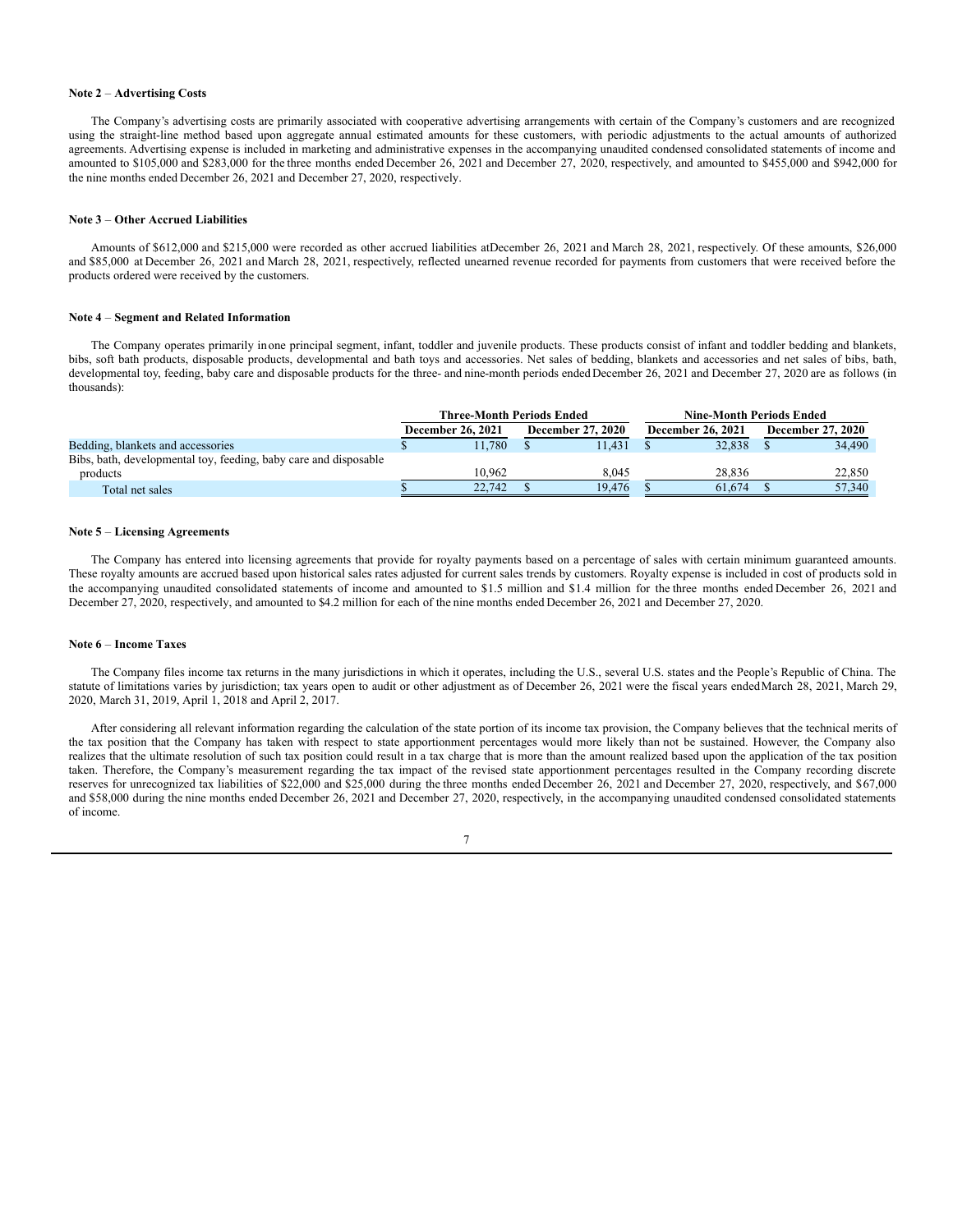The Company's policy is to accrue interest expense and penalties as appropriate on any estimated unrecognized tax liabilities as a charge to interest expense in the Company's consolidated statements of income. The Company accrued interest expense and penalties on the unrecognized tax liabilities for which the relevant statute of limitations remained unexpired of \$11,000 and \$15,000 during the three-month periods endedDecember 26, 2021 and December 27, 2020, respectively, and \$37,000 and \$46,000 during the nine-month periods endedDecember 26, 2021 and December 27, 2020, respectively, in the accompanying unaudited condensed consolidated statements of income.

In August 2020, the Company was notified by the Franchise Tax Board of the State of California of its intention to examine the Company's California income tax returns for the fiscal years ended March 31, 2019, April 1, 2018 and April 2, 2017. Further, in February 2021, the Company was notified by the U.S. Internal Revenue Service of its intention to examine the Company's amended federal income tax return for the fiscal year ended April 2, 2017. The ultimate resolution of these examinations could include administrative or legal proceedings. Although management believes that the calculations and positions taken on these income tax returns and all other filed income tax returns are reasonable and justifiable, the outcome of these or any other examination could result in an adjustment to the position that the Company took on such income tax returns.

The Company recorded discrete income tax benefits of \$11,000 and \$16,000 during the three-month periods endedDecember 26, 2021 and December 27, 2020, respectively, and \$83,000 and \$12,000 during the nine-month periods endedDecember 26, 2021 and December 27, 2020, respectively, to reflect the net effects of the excess tax benefits and tax shortfalls arising from the exercise of stock options and the vesting of non-vested stock.

## **Note 7** – **Carousel Designs**

The accompanying unaudited condensed consolidated statements of income include income, expenses and losses recognized in respect of the operating activities of Carousel Designs, LLC ("Carousel"), a wholly-owned subsidiary that manufactured and marketed infant and toddler bedding directly to consumers online from a facility in Douglasville, Georgia. On May 5, 2021, the Company's Board of Directors (the "Board") approved the closure of Carousel due to its high costs, declining sales and operating and cash flow losses, as well as management's determination that, due to post-COVID-19 competitive pressures in the infant, toddler and juvenile products segment within the consumer products industry, such losses were likely to continue. Accordingly, the operations of Carousel ceased on May 21, 2021.

During the three- and nine-month periods endedDecember 26, 2021, Carousel experienced a gross loss of \$1,000 and \$689,000, respectively. The gross loss was the result of the sale of inventory below cost and, for the three-month period ended June 27, 2021 and the nine-month period ended December 26, 2021, the recognition of charges of \$334,000 related to the settlement with a supplier of a commitment to purchase fabric and \$265,000 associated with the liquidation of Carousel's remaining inventory upon the closure of the business.

# **Note 8** – **Financing Arrangements**

*Factoring Agreements:* To reduce its exposure to credit losses, the Company assigns substantially all of its trade accounts receivable to CIT pursuant to factoring agreements, which have expiration dates that are coterminous with that of the financing agreement described below. Under the terms of the factoring agreements, CIT remits customer payments to the Company as such payments are received by CIT. As such, the Company does not take advances on the factoring agreements.

CIT bears credit losses with respect to assigned accounts receivable from approved shipments, while the Company bears the responsibility for adjustments from customers related to returns, allowances, claims and discounts. CIT may at any time terminate or limit its approval of shipments to a particular customer. If such a termination or limitation occurs, then the Company either assumes (and may seek to mitigate) the credit risk for shipments to the customer after the date of such termination or limitation or discontinues shipments to the customer. Factoring fees, which are included in marketing and administrative expenses in the accompanying unaudited condensed consolidated statements of income, amounted to \$99,000 and \$79,000 during the three-month periods endedDecember 26, 2021 and December 27, 2020, respectively, and \$248,000 and \$209,000 during the nine-month periods endedDecember 26, 2021 and December 27, 2020, respectively.

*Credit Facility:* The Company's credit facility as of December 26, 2021 consisted of a revolving line of credit under a financing agreement with CIT of up to \$26.0 million, which includes a \$1.5 million sub-limit for letters of credit, bearing interest at the rate of prime minus1.0% or LIBOR plus 1.5%, and which is secured by a first lien on all assets of the Company. On May 13, 2021, the Company and CIT entered into an agreement whereby CIT's lien on Carousel's assets would be automatically released upon the sale of such assets.

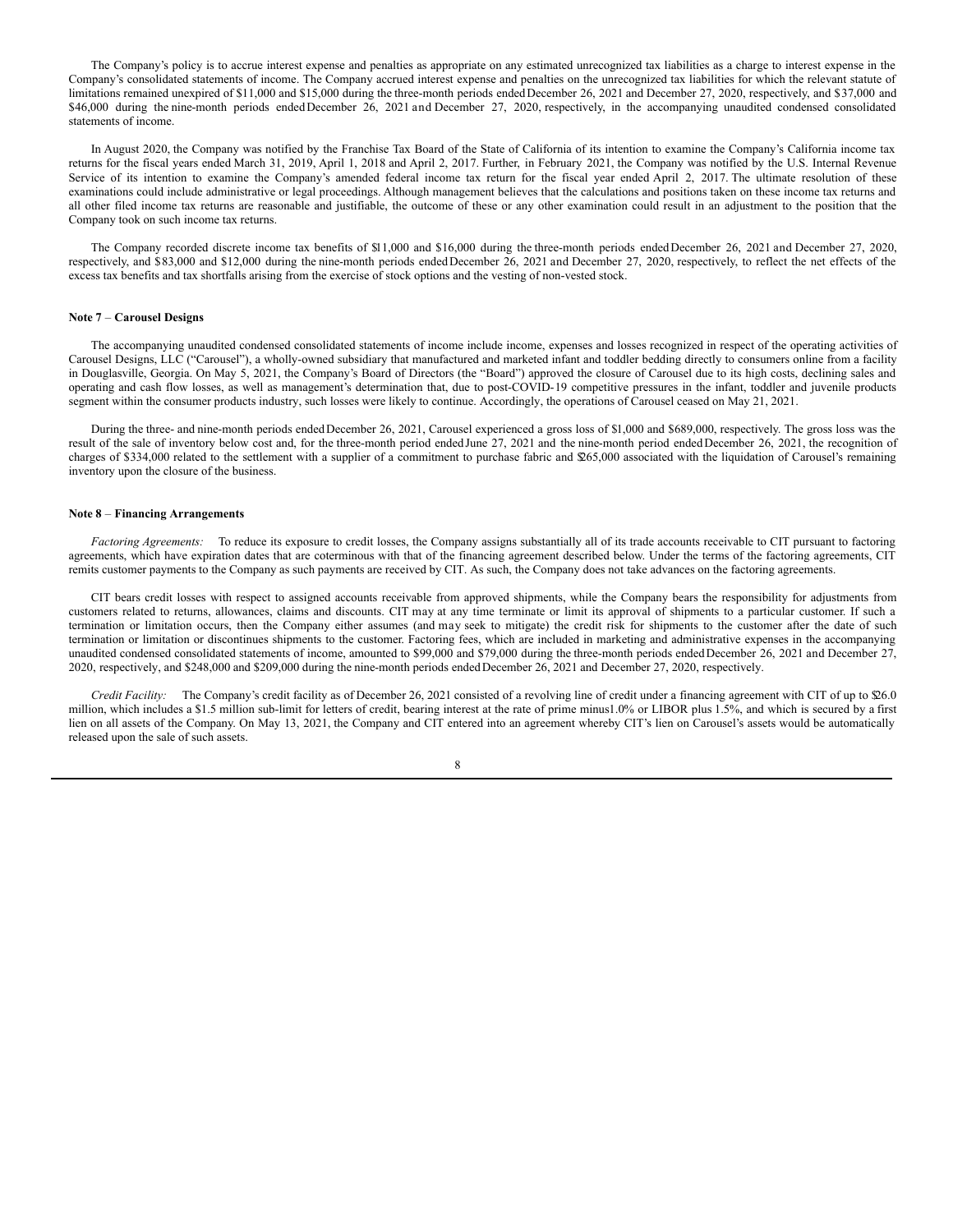The financing agreement was scheduled to mature onJuly 11, 2022, but on May 31, 2021 the financing agreement was amended to extend the maturity date toJuly 11, 2025 and to change the interest rates as reflected in the preceding paragraph. The financing agreement was also amended to provide for a transition from the LIBOR reference rate to its replacement at the appropriate time. At December 26, 2021, the Company had elected to pay interest on balances owed under the revolving line of credit, if any, under the LIBOR option, which was 1.59% as of December 26, 2021. The financing agreement also provides for the payment by CIT to the Company of interest at the rate of prime as of the beginning of the calendar month minus 2.0%, which was 1.25% as of December 26, 2021, on daily negative balances, if any, held at CIT.

At December 26, 2021 and March 28, 2021, there was no balance owed on the revolving line of credit, there wasno letter of credit outstanding and \$26.0 million was available under the revolving line of credit based on the Company's eligible accounts receivable and inventory balances.

The financing agreement contains usual and customary covenants for agreements of that type, including limitations on other indebtedness, liens, transfers of assets, investments and acquisitions, merger or consolidation transactions, transactions with affiliates, and changes in or amendments to the organizational documents for the Company and its subsidiaries. The Company believes it was in compliance with these covenants as of December 26, 2021.

*Credit Concentration:* The Company's accounts receivable as of December 26, 2021 amounted to \$21.0 million, net of allowances of \$1.5 million. Of this amount, \$19.8 million was due from CIT under the factoring agreements; an additional amount of \$2.0 million was due from CIT as a negative balance outstanding under the revolving line of credit. The combined amount of \$21.8 million represents the maximum loss that the Company could incur if CIT failed completely to perform its obligations under the factoring agreements and the revolving line of credit. The Company's accounts receivable at March 28, 2021 amounted to \$19.3 million, net of allowances of \$723,000. Of this amount, \$18.6 million was due from CIT under the factoring agreements; an additional amount of \$602,000 was due from CIT as a negative balance outstanding under the revolving line of credit. The combined amount of \$19.2 million represented the maximum loss that the Company could have incurred if CIT had failed completely to perform its obligations under the factoring agreements and the revolving line of credit.

*Paycheck Protection Program Loan:* On April 19, 2020, the Company executed a Note (the "Note") in connection with a loan made pursuant to the Paycheck Protection Program (the "PPP Loan"), which is administered by the U.S. Small Business Administration (the "SBA") under the Coronavirus Aid, Relief and Economic Security Act (the "CARES Act") and the Paycheck Protection Program Flexibility Act of 2020. The Note was entered into with CIT Bank, N.A. (the "Lender") for the principal amount of \$1,963,800 and accrued interest at1.0% per year.

As authorized by the provisions of the CARES Act, the Company applied to the Lender for forgiveness of all or a portion of the PPP Loan. The Note would have matured on April 20, 2022, but on May 20, 2021, the PPP Loan was forgiven in full and the SBA remitted to the Lender on that date the principal amount of the Note of \$1,963,800 and interest of \$21,000 that had accrued from the funding date ofApril 20, 2020 through the forgiveness date of May 20, 2021. During the three months ended June 27, 2021 and the nine months ended December 26, 2021, the Company recorded a gain on extinguishment of debt in the amount of \$1,985,000 associated with the forgiveness of the PPP Loan, which has been presented below income from operations in the accompanying unaudited condensed consolidated statements of income.

#### **Note 9** – **Goodwill**

Goodwill represents the excess of the purchase price over the fair value of net identifiable assets acquired in business combinations. For the purpose of presenting and measuring for the impairment of goodwill, the Company has two reporting units: one that produces and markets infant and toddler bedding, blankets and accessories and another that produces and markets infant and toddler bibs, developmental toys, bath care and disposable products. The goodwill of the reporting units of the Company as of December 26, 2021 and March 28, 2021 amounted to \$30.0 million, which is reflected in the accompanying condensed consolidated balance sheets net of accumulated impairment charges of \$22.9 million, for a net reported balance of \$7.1 million.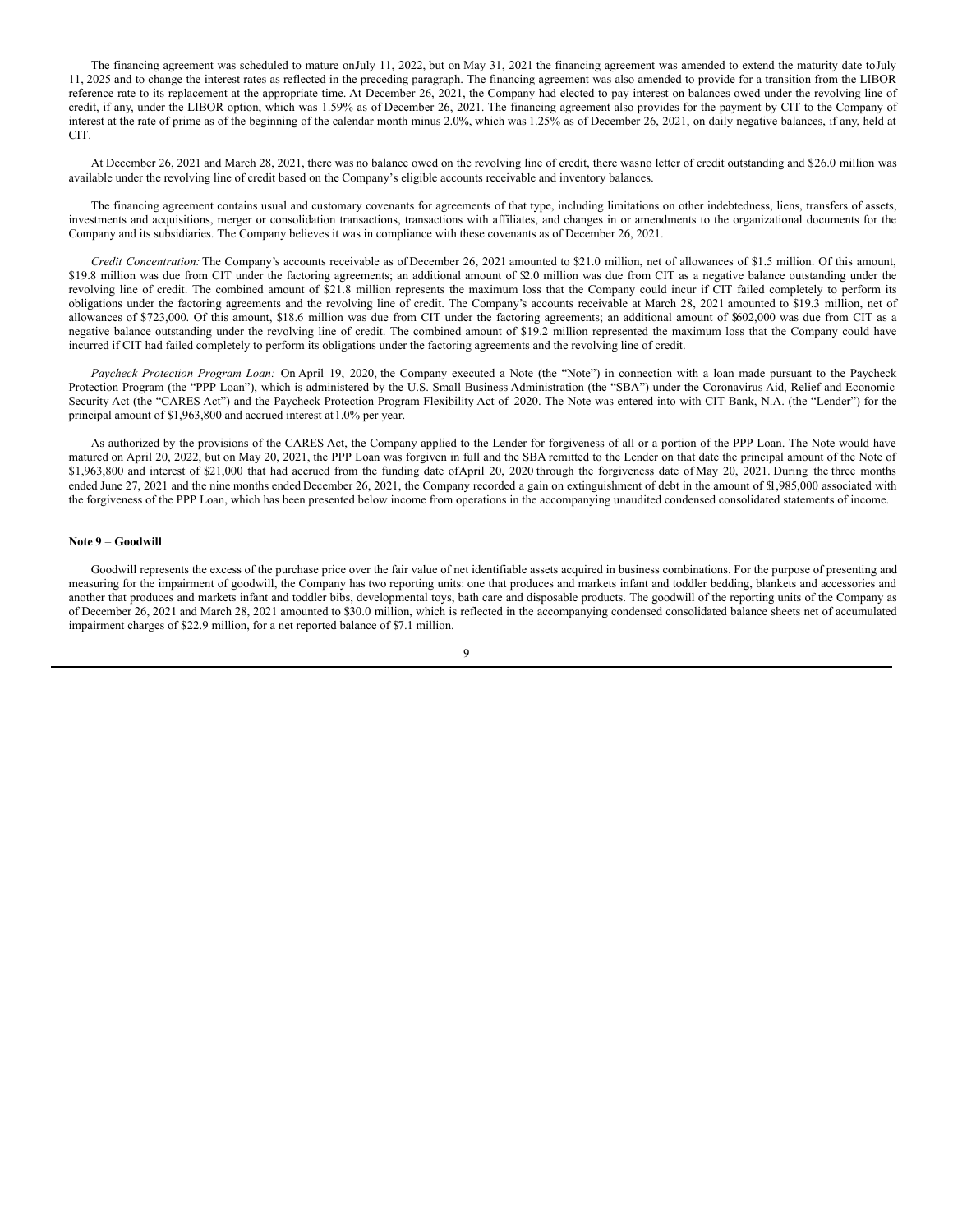The Company measures for impairment the goodwill within its reporting units annually as of thefirst day of the Company's fiscal year. An additional interim measurement for impairment is performed during the year whenever an event or change in circumstances occurs that suggests that the fair value of either of the reporting units of the Company has more likely than not (defined as having a likelihood of greater than50%) fallen below its carrying value. The annual or interim measurement for impairment is performed by first assessing qualitative factors to determine whether it is more likely thannot that the fair value of a reporting unit is less than its carrying amount. If such qualitative factors so indicate, then the measurement for impairment is continued by calculating an estimate of the fair value of each reporting unit and comparing the estimated fair value to the carrying value of the reporting unit. If the carrying value exceeds the estimated fair value of the reporting unit, then an impairment charge is calculated as the difference between the carrying value of the reporting unit and its estimated fair value, not to exceed the goodwill of the reporting unit.

On March 29, 2021, the Company performed the annual measurement for impairment of the goodwill of its reporting units and concluded that the estimated fair value of each of the Company's reporting units exceeded their carrying values, and thus the goodwill of the Company's reporting units was not impaired as of that date.

# **Note 10** – **Other Intangible Assets**

Other intangible assets as of December 26, 2021 and March 28, 2021 consisted primarily of the fair value of identifiable assets acquired in business combinations other than tangible assets and goodwill. The gross amount and accumulated amortization of the Company's other intangible assets as of December 26, 2021 and March 28, 2021, the amortization expense for the three- and nine-month periods endedDecember 26, 2021 and December 27, 2020, and the classification of such amortization expense within the accompanying unaudited condensed consolidated statements of income are as follows (in thousands):

|                                                                                               |                           |                     |               |                           |              |                                 |               |                          | <b>Amortization Expense</b>      |                          |               |              |                                 |                          |               |      |
|-----------------------------------------------------------------------------------------------|---------------------------|---------------------|---------------|---------------------------|--------------|---------------------------------|---------------|--------------------------|----------------------------------|--------------------------|---------------|--------------|---------------------------------|--------------------------|---------------|------|
|                                                                                               |                           | <b>Gross Amount</b> |               |                           |              | <b>Accumulated Amortization</b> |               |                          | <b>Three-Month Periods Ended</b> |                          |               |              | <b>Nine-Month Periods Ended</b> |                          |               |      |
|                                                                                               | March 28.<br>December 26. |                     |               | March 28.<br>December 26. |              | December 26.                    |               | December 27.             |                                  | December 26,             |               | December 27, |                                 |                          |               |      |
|                                                                                               |                           | 2021                |               | 2021                      |              | 2021                            |               | 2021                     |                                  | 2021                     |               | 2020         |                                 | 2021                     |               | 2020 |
| Tradename and                                                                                 |                           |                     |               |                           |              |                                 |               |                          |                                  |                          |               |              |                                 |                          |               |      |
| trademarks                                                                                    | ς                         | 2,567               | <sup>\$</sup> | 2,567                     | <sup>S</sup> | 1,850                           | <sup>\$</sup> | 1,722                    | <b>S</b>                         | 43                       | <sup>\$</sup> | 61           | <sup>S</sup>                    | 128                      | <sup>S</sup>  | 183  |
| Developed technology                                                                          |                           | ۰                   |               | $\overline{\phantom{a}}$  |              | $\sim$                          |               | $\overline{\phantom{a}}$ |                                  | $\overline{\phantom{a}}$ |               | 28           |                                 | $\overline{\phantom{a}}$ |               | 83   |
| Non-compete                                                                                   |                           |                     |               |                           |              |                                 |               |                          |                                  |                          |               |              |                                 |                          |               |      |
| covenants                                                                                     |                           | 98                  |               | 98                        |              | 98                              |               | 93                       |                                  |                          |               | 19           |                                 | $\overline{\mathcal{L}}$ |               | 59   |
| Patents                                                                                       |                           | 1.601               |               | 1,601                     |              | 990                             |               | 950                      |                                  | 13                       |               | 13           |                                 | 40                       |               | 48   |
| Customer relationships                                                                        |                           | 7,374               |               | 7,374                     |              | 5,928                           |               | 5,712                    |                                  | 72                       |               | 72           |                                 | 216                      |               | 223  |
| Total other<br>intangible assets                                                              |                           | 11,640              |               | 11,640                    |              | 8,866                           |               | 8,477                    |                                  | 130                      |               | 193          |                                 | 389                      |               | 596  |
|                                                                                               |                           |                     |               |                           |              |                                 |               |                          |                                  |                          |               |              |                                 |                          |               |      |
| Classification within the accompanying unaudited condensed consolidated statements of income: |                           |                     |               |                           |              |                                 |               |                          |                                  |                          |               |              |                                 |                          |               |      |
| Cost of products sold                                                                         |                           |                     |               |                           |              |                                 |               |                          |                                  | $\overline{2}$           | $\mathcal{S}$ |              |                                 | $\mathcal{F}$            | $\mathcal{S}$ |      |
| Marketing and administrative expenses                                                         |                           |                     |               |                           |              |                                 |               |                          |                                  | 128                      |               | 191          |                                 | 384                      |               | 591  |
| Total amortization expense                                                                    |                           |                     |               |                           |              |                                 |               |                          |                                  | 130                      |               | 193          |                                 | 389                      |               | 596  |

#### **Note 11** – **Inventories**

Major classes of inventory were as follows (in thousands):

|                       | <b>December 26, 2021</b> | <b>March 28, 2021</b> |
|-----------------------|--------------------------|-----------------------|
| Raw Materials         | 27                       | 453                   |
| Work in Process       | -                        | 19                    |
| <b>Finished Goods</b> | 24,440                   | 19.863                |
| Total inventory       | 24,467                   | 20.335                |

# **Note 12** – **Leases**

The Company made cash payments related to its recognized operating leases of \$460,000 and \$493,000 during the three months ended December 26, 2021 and December 27, 2020, respectively, and \$1.4 million and \$1.3 million during the nine months ended December 26, 2021 and December 27, 2020, respectively. Such payments reduced the operating lease liabilities and were included in the cash flows provided by operating activities in the accompanying unaudited condensed consolidated statements of cash flows. As of December 26, 2021, the Company's operating leases have a weighted-average remaining lease term of 2.0 years and the weighted-average discount rate is 3.6%.

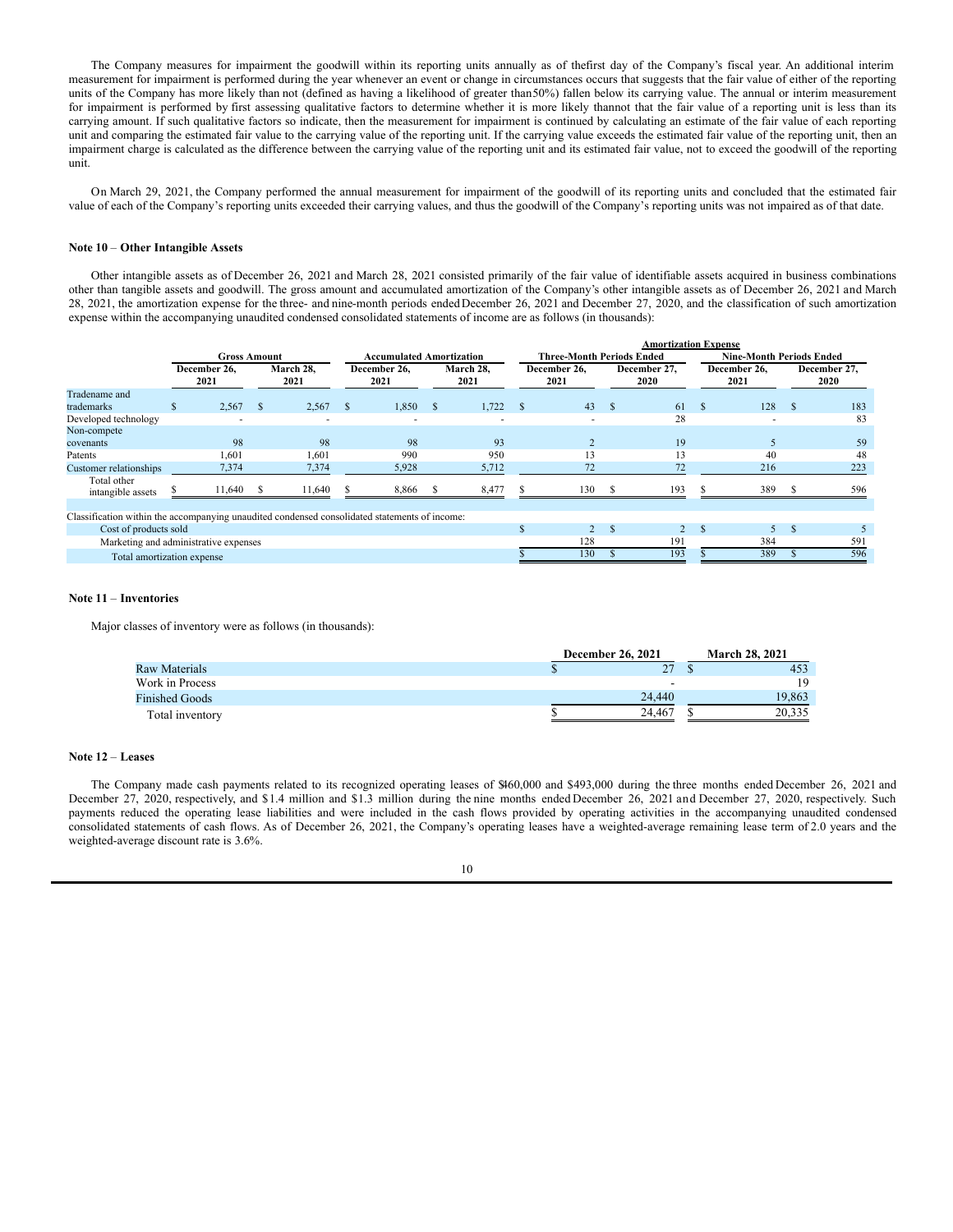During the three- and nine-month periods endedDecember 26, 2021 and December 27, 2020, the Company classified its operating lease costs within the accompanying unaudited condensed consolidated statements of income as follows (in thousands):

|                                       | <b>Three-Month Periods Ended</b> |  | <b>Nine-Month Periods Ended</b> |  |                   |                   |       |  |
|---------------------------------------|----------------------------------|--|---------------------------------|--|-------------------|-------------------|-------|--|
|                                       | December 26, 2021                |  | December 27, 2020               |  | December 26, 2021 | December 27, 2020 |       |  |
| Cost of products sold                 | 395                              |  | 422                             |  | .197              |                   | .,269 |  |
| Marketing and administrative expenses |                                  |  | 50                              |  |                   |                   |       |  |
| Total operating lease costs           | 42'                              |  | 472                             |  | .320              |                   | 1.421 |  |

The maturities of the Company's operating lease liabilities as ofDecember 26, 2021 are as follows (in thousands):

| <b>Fiscal Year</b>                          |       |
|---------------------------------------------|-------|
| 2022                                        | 475   |
| 2023                                        | 1,896 |
| 2024                                        | 491   |
| 2025                                        | 187   |
| 2026                                        | 158   |
| Total undiscounted operating lease payments | 3,207 |
| Less imputed interest                       | 117   |
| Operating lease liabilities - net           | 3,090 |

# **Note 13** – **Stock-based Compensation**

The Company hasthree incentive stock plans, the 2006 Omnibus Incentive Plan (the "2006 Plan"), the 2014 Omnibus Equity Compensation Plan (the "2014 Plan") and the 2021 Incentive Plan (the "2021 Plan"). As a result of the approval of the2014 Plan by the Company's stockholders at the Company's 2014 annual meeting and the 2021 Plan by the Company's stockholders at the Company's 2021 annual meeting, grants may no longer be issued under either the2006 Plan or the 2014 Plan. At December 26, 2021, 1,159,835 shares of the Company's common stock were available for future issuance under the2021 Plan, which may be issued from authorized and unissued shares of the Company's common stock or treasury shares. The Company recorded stock-based compensation expense of \$224,000 and \$103,000 during the three-month periods endedDecember 26, 2021 and December 27, 2020, respectively, and \$564,000 and \$289,000 during the nine-month periods endedDecember 26, 2021 and December 27, 2020, respectively. The Company records the compensation expense associated with stock-based awards granted to individuals in the same expense classifications as the cash compensation paid to those same individuals. No stock-based compensation costs were capitalized as part of the cost of an asset as of December 26, 2021.

*Stock Options:* The following table represents stock option activity for thenine-month periods ended December 26, 2021 and December 27, 2020:

|                                    | <b>Nine-Month Periods Ended</b>                  |                                            |  |                                                  |                                            |  |  |  |  |  |
|------------------------------------|--------------------------------------------------|--------------------------------------------|--|--------------------------------------------------|--------------------------------------------|--|--|--|--|--|
|                                    | <b>December 26, 2021</b>                         |                                            |  | <b>December 27, 2020</b>                         |                                            |  |  |  |  |  |
|                                    | Weighted-<br>Average<br><b>Exercise</b><br>Price | Number of<br><b>Options</b><br>Outstanding |  | Weighted-<br>Average<br><b>Exercise</b><br>Price | Number of<br><b>Options</b><br>Outstanding |  |  |  |  |  |
| Outstanding at Beginning of Period | 6.84                                             | 567,500                                    |  | 6.86                                             | 517,500                                    |  |  |  |  |  |
| Granted                            | 7.98                                             | 158,000                                    |  | 4.92                                             | 110,000                                    |  |  |  |  |  |
| Exercised                          | 7.72                                             | (70,000)                                   |  | 5.49                                             | (95,000)                                   |  |  |  |  |  |
| Forfeited                          | 4.84                                             | (20,000)                                   |  |                                                  |                                            |  |  |  |  |  |
| Outstanding at End of Period       | 7.39                                             | 635,500                                    |  | 6.71                                             | 532,500                                    |  |  |  |  |  |
| Exercisable at End of Period       | 7.54                                             | 352,500                                    |  | 7.59                                             | 360,000                                    |  |  |  |  |  |

As of December 26, 2021, the intrinsic value of the outstanding and exercisable stock options was \$283,000 and \$177,000, respectively. The intrinsic value of the stock options exercised during the three and nine months ended December 26, 2021 was \$58,000 and \$196,000, respectively.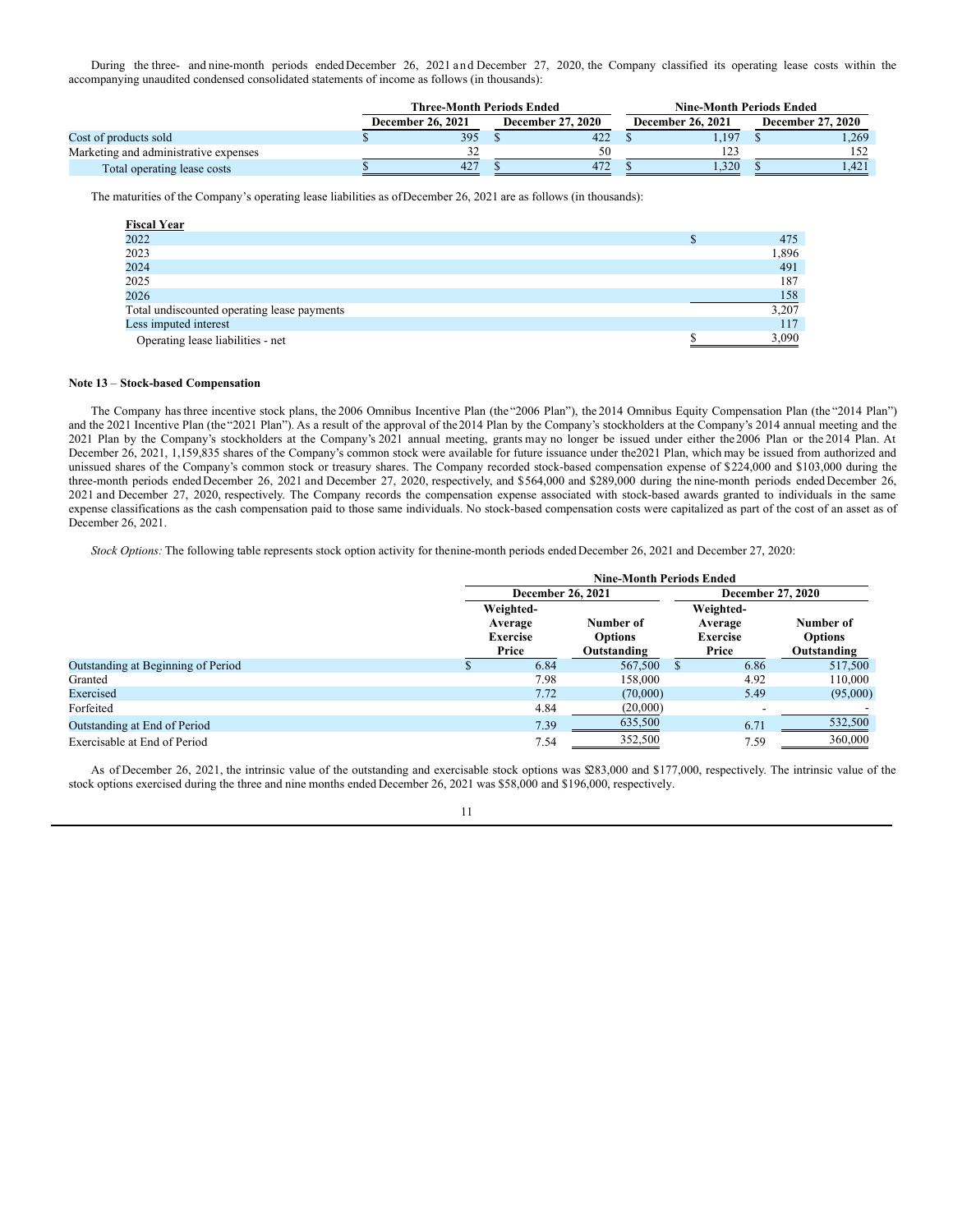The Company did not receive any cash from the exercise of stock options during any of thethree- or nine-month periods endedDecember 26, 2021 and December 27, 2020. Upon the exercise of stock options, participants may choose to surrender to the Company those shares from the option exercise necessary to satisfy the exercise amount and their income tax withholding obligations that arise from the option exercise. The effect on the cash flow of the Company from these "cashless" option exercises is that the Company remits cash on behalf of the participant to satisfy his or her income tax withholding obligations. The Company used cash to remit the required income tax withholding amounts from "cashless" option exercises of \$19,000 and \$67,000 during the three- and nine-month periods endedDecember 26, 2021, respectively, and \$43,000 during each of the three- and nine-month periods endedDecember 27, 2020.

Stock-based compensation is calculated according to FASB ASC Topic 718, *Compensation* – *Stock Compensation*, which requires stock-based compensation to be accounted for using a fair-value-based measurement. To determine the estimated fair value of stock options granted, the Company uses the Black-Scholes-Merton valuation formula, which is a closed-form model that uses an equation to estimate fair value. The following table sets forth the assumptions used to determine the fair value of the non-qualified stock options that were awarded to certain employees during the nine months ended December 26, 2021 and December 27, 2020, which options vest over a two-year period, assuming continued service.

|                                                      | <b>Nine-Month Periods Ended</b> |                          |  |  |  |  |  |
|------------------------------------------------------|---------------------------------|--------------------------|--|--|--|--|--|
|                                                      | December 26, 2021               | <b>December 27, 2020</b> |  |  |  |  |  |
| Number of options issued                             | 158,000                         | 110,000                  |  |  |  |  |  |
| Grant date                                           | June 9, 2021                    | June 10, 2020            |  |  |  |  |  |
| Dividend yield                                       | $4.00\%$                        | 6.50%                    |  |  |  |  |  |
| Expected volatility                                  | 35.00%                          | 30.00%                   |  |  |  |  |  |
| Risk free interest rate                              | $0.530\%$                       | 0.275%                   |  |  |  |  |  |
| Contractual term (years)                             | 10.00                           | 10.00                    |  |  |  |  |  |
| Expected term (years)                                | 4.00                            | 4.00                     |  |  |  |  |  |
| Forfeiture rate                                      | 5.00%                           | 5.00%                    |  |  |  |  |  |
| Exercise price (grant-date closing price) per option | 7.98                            | 4.92                     |  |  |  |  |  |
| Fair value per option                                | 1.61                            | 0.56                     |  |  |  |  |  |

During the three- and nine-month periods ended December 26, 2021 and December 27, 2020, the Company classified its compensation expense associated with stock options within the accompanying unaudited condensed consolidated statements of income as follows (in thousands):

|                                          |                            | Three-Month Period Ended December 26, 2021 |                                      | Three-Month Period Ended December 27, 2020 |                          |                                           |  |                               |  |                |  |
|------------------------------------------|----------------------------|--------------------------------------------|--------------------------------------|--------------------------------------------|--------------------------|-------------------------------------------|--|-------------------------------|--|----------------|--|
|                                          | Cost of<br><b>Products</b> |                                            | Marketing &<br>Administrative        |                                            | Total                    | Cost of<br><b>Products</b>                |  | Marketing &<br>Administrative |  | Total          |  |
| <b>Options Granted in Fiscal</b><br>Year | Sold                       |                                            | <b>Expenses</b>                      |                                            | <b>Expense</b>           | Sold                                      |  | <b>Expenses</b>               |  | <b>Expense</b> |  |
| 2020                                     | $\sim$                     |                                            | $\overline{\phantom{0}}$             |                                            | $\overline{\phantom{a}}$ | 3                                         |  | 3                             |  | $\sigma$       |  |
| 2021                                     | 4                          |                                            | 14                                   |                                            | 18                       |                                           |  |                               |  | 6              |  |
| 2022                                     |                            |                                            | 20                                   |                                            | 29                       |                                           |  |                               |  |                |  |
| Total stock option<br>compensation       | 13                         |                                            | 34S                                  |                                            | 47                       | 6                                         |  | 6                             |  |                |  |
|                                          |                            | Nine-Month Period Ended December 26, 2021  |                                      |                                            |                          | Nine-Month Period Ended December 27, 2020 |  |                               |  |                |  |
|                                          | Cost of<br><b>Products</b> |                                            | Marketing &<br><b>Administrative</b> |                                            | Total                    | Cost of<br><b>Products</b>                |  | Marketing &<br>Administrative |  | Total          |  |

|                                  | Products |                          | <b>Administrative</b>    | Fotal                    | Products | Administrative  | Total   |
|----------------------------------|----------|--------------------------|--------------------------|--------------------------|----------|-----------------|---------|
| <b>Options Granted in Fiscal</b> |          |                          |                          |                          |          |                 |         |
| Year                             | Sold     |                          | <b>Expenses</b>          | <b>Expense</b>           | Sold     | <b>Expenses</b> | Expense |
| 2019                             |          | $\overline{\phantom{0}}$ | $\overline{\phantom{0}}$ | $\overline{\phantom{0}}$ |          |                 |         |
| 2020                             |          |                          |                          |                          |          |                 |         |
| 2021                             |          |                          |                          | 48                       |          |                 |         |
| 2022                             |          | 20                       |                          |                          |          |                 |         |
|                                  |          |                          |                          |                          |          |                 |         |
| Total stock option compensation  |          | 34                       | 93                       | 127                      | 18       | 22<br>∸         | 40      |

As of December 26, 2021, total unrecognized stock option compensation expense amounted to \$256,000, which will be recognized as the underlying stock options vest over a weighted-average period of 9.0 months. The amount of future stock option compensation expense could be affected by any future stock option grants and by the separation from the Company of any individual who has received stock options that are unvested as of such individual's separation date.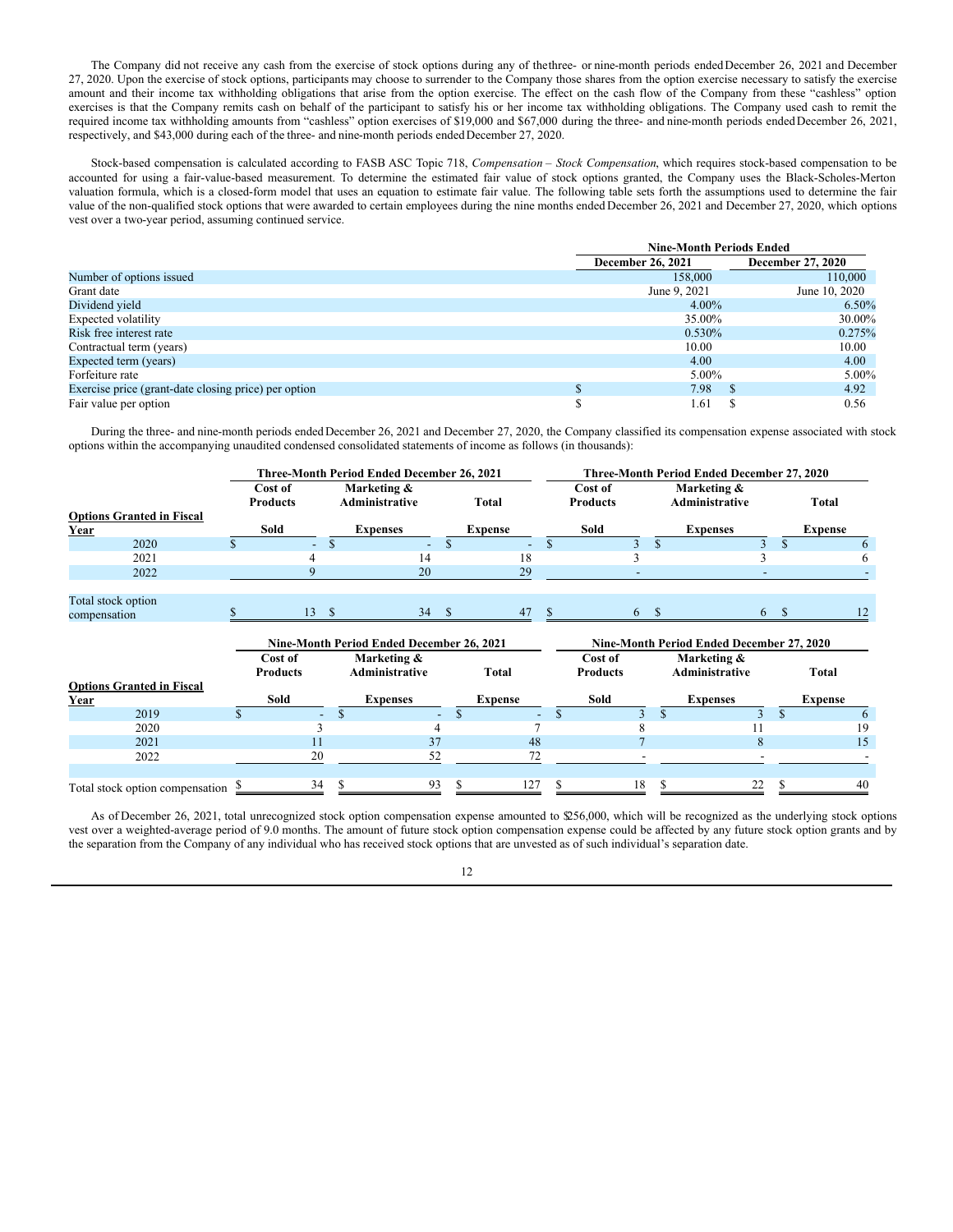*Non-vested Stock Granted to Directors:*The following shares of non-vested stock were granted to the Company's directors:

| <b>Number of Shares</b> | <b>Fair Value per Share</b> | <b>Grant Date</b> | <b>Vesting Period (Years)</b> |
|-------------------------|-----------------------------|-------------------|-------------------------------|
| 40.165                  | 7.47                        | August 11, 2021   | One                           |
| 41.452                  | 5.79                        | August 12, 2020   | Two                           |
| 46.512                  | 5.16                        | August 14, 2019   | Two                           |
| 28,000                  | 5.43                        | August 8, 2018    | Two                           |

These shares vest over the periods indicated, assuming continued service. The fair value of the non-vested stock granted to the Company's directors was based on the closing price of the Company's common stock on the date of each grant. In August 2021 and August 2020, 43,984 and 37,256 shares, respectively, that had been granted to the Company's directors vested, having an aggregate value of \$327,000 and \$179,000, respectively.

*Non-vested Stock Granted to Employees:*The following shares of non-vested stock were granted to certain of the Company's employees:

| <b>Number of Shares</b> | <b>Fair Value per Share</b> | <b>Grant Date</b> | <b>Vesting Date</b> |
|-------------------------|-----------------------------|-------------------|---------------------|
| 25,000                  | 5.86                        | January 18, 2019  | January 18, 2021    |
| 20.000                  | 4.92                        | June 10, 2020     | June 10, 2022       |
| 10.000                  | 7.60                        | February 22, 2021 | February 22, 2023   |
| 25,000                  | 7.98                        | June 9, 2021      | June 9, 2022        |

During the three- and nine-month periods endedDecember 26, 2021 and December 27, 2020, the Company recorded compensation expense associated with stock grants, which is included in marketing and administrative expenses in the accompanying unaudited condensed consolidated statements of income, as follows (in thousands):

|                                     |                   | <b>Three-Month Periods Ended</b> | <b>Nine-Month Periods Ended</b> |                   |  |  |
|-------------------------------------|-------------------|----------------------------------|---------------------------------|-------------------|--|--|
| <b>Stock Granted in Fiscal Year</b> | December 26, 2021 | <b>December 27, 2020</b>         | December 26, 2021               | December 27, 2020 |  |  |
| 2019                                | -                 | 18                               |                                 | 80                |  |  |
| 2020                                |                   | 30                               | 40                              | 90                |  |  |
| 2021                                |                   | 43                               | 156                             | 79                |  |  |
| 2022                                | 125               |                                  | 241                             |                   |  |  |
|                                     |                   |                                  |                                 |                   |  |  |
| Total stock grant compensation      | 177               | Q 1                              | 437                             | 249               |  |  |

As of December 26, 2021, total unrecognized compensation expense related to the Company's non-vested stock grants amounted to \$393,000, which will be recognized over the respective vesting terms associated with each block of non-vested stock indicated above, such grants having an aggregate weighted-average vesting term of 7.3 months. The amount of future compensation expense related to the Company's non-vested stock grants could be affected by any future non-vested stock grants and by the separation from the Company of any individual who has non-vested stock grants as of such individual's separation date.

#### **Note 14** – **Related Party Transaction**

On December 16, 2020, the Company purchased 250,000 shares of its common stock from E. Randall Chestnut, the Company's Chief Executive Officer. The shares were purchased at a purchase price of \$7.5435 per share, which represented the trailing 10-trading day volume weighted average closing price of the Company's common stock ending, and including December 16, 2020.

# **Note 15** – **Subsequent Events**

The Company has evaluated all events which have occurred betweenDecember 26, 2021 and the date that the accompanying unaudited condensed consolidated financial statements were issued, and has determined that there are no material subsequent events that require disclosure.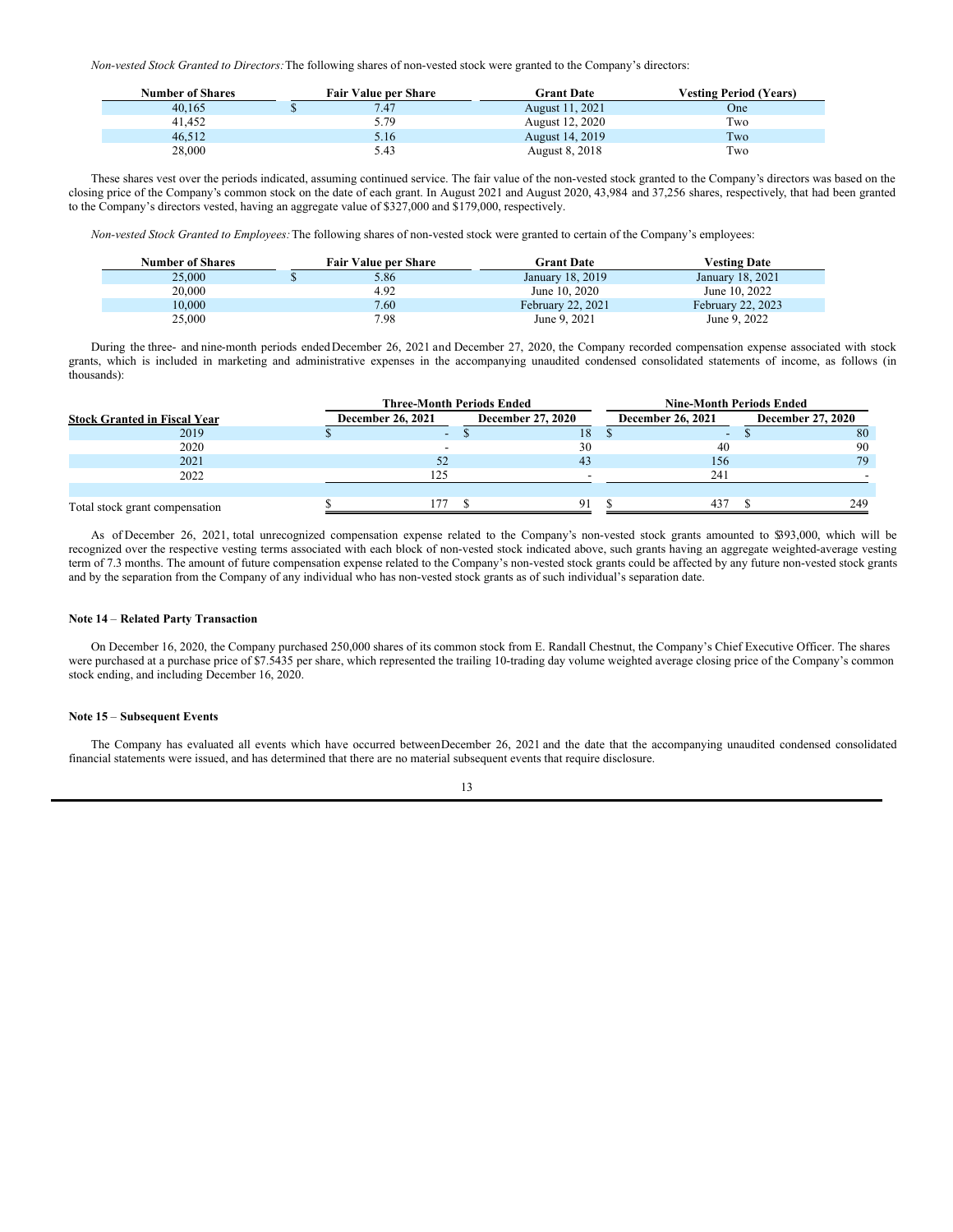#### ITEM 2. MANAGEMENT'S DISCUSSION AND ANALYSIS OF FINANCIAL CONDITION AND RESULTS OF OPERATIONS

#### FORWARD-LOOKING INFORMATION

Certain of the statements made in this Quarterly Report on Form 10-Q (this "Quarterly Report") within this Item 2. and elsewhere, including information incorporated herein by reference to other documents, are "forward-looking statements" within the meaning of, and subject to the protections of, Section 27A of the Securities Act of 1933, as amended, and Section 21E of the Securities Exchange Act of 1934, as amended (the "Exchange Act") and the Private Securities Litigation Reform Act of 1995. Such statements are based upon management's current expectations, projections, estimates and assumptions. Words such as "expects," "believes," "anticipates," "intends," "may," "will," "could," "would" and variations of such words and similar expressions may identify such forward-looking statements. Forward-looking statements involve known and unknown risks and uncertainties that may cause future results to differ materially from those suggested by the forward-looking statements. These risks include, among others, the impact of the COVID-19 pandemic on the Company's business operations, general economic conditions, including changes in interest rates, in the overall level of consumer spending and in the price of oil, cotton and other raw materials used in the Company's products, changing competition, changes in the retail environment, the Company's ability to successfully integrate newly acquired businesses, the level and pricing of future orders from the Company's customers, the Company's dependence upon third-party suppliers, including some located in foreign countries with unstable political situations, the Company's ability to successfully implement new information technologies, customer acceptance of both new designs and newly-introduced product lines, actions of competitors that may impact the Company's business, disruptions to transportation systems or shipping lanes used by the Company or its suppliers, and the Company's dependence upon licenses from third parties. Reference is also made to the Company's periodic filings with the Securities and Exchange Commission for additional factors that may impact the Company's results of operations and financial condition. The Company does not undertake to update the forward-looking statements contained herein to conform to actual results or changes in the Company's expectations, whether as a result of new information, future events or otherwise.

### DESCRIPTION OF BUSINESS

The Company was originally formed as a Georgia corporation in 1957 and was reincorporated as a Delaware corporation in 2003. The Company operates indirectly through two of its wholly-owned subsidiaries, NoJo Baby & Kids, Inc. and Sassy Baby, Inc., in the infant, toddler and juvenile products segment within the consumer products industry. The infant, toddler and juvenile products segment consists of infant, toddler and juvenile bedding and blankets, bibs, soft bath products, disposable products, developmental toys and accessories. The Company's products are marketed under Company-owned trademarks, under trademarks licensed from others and as private label goods. Sales of the Company's products are made directly to retailers, such as mass merchants, large chain stores, juvenile specialty stores, value channel stores, grocery and drug stores, restaurants, wholesale clubs and internet-based retailers.

The accompanying unaudited condensed consolidated statements of income include income, expenses and losses recognized in respect of the operating activities of Carousel, a wholly-owned subsidiary that manufactured and marketed infant and toddler bedding directly to consumers online from a facility in Douglasville, Georgia. On May 5, 2021, the Board approved the closure of Carousel due to a history of high costs, declining sales and operating and cash flow losses, as well as management's determination that such losses were likely to continue. Accordingly, the operations of Carousel ceased at the close of business on May 21, 2021.

The Company's products are marketed to retailers through a national sales force consisting of salaried sales executives and employees located in Compton, California; Gonzales, Louisiana; Grand Rapids, Michigan; and Bentonville, Arkansas and by independent commissioned sales representatives located throughout the United States.

The infant, toddler and juvenile consumer products industry is highly competitive. The Company competes with a variety of distributors and manufacturers (both branded and private label), including large infant, toddler and juvenile product companies and specialty infant, toddler and juvenile product manufacturers, on the basis of quality, design, price, brand name recognition, service and packaging. The Company's ability to compete depends principally on styling, price, service to the retailer and continued high regard for the Company's products and trade names.

Foreign and domestic contract manufacturers produce most of the Company's products, with the largest concentration being in China. The Company makes sourcing decisions based on quality, timeliness of delivery and price, including the impact of ocean freight and duties. Although the Company maintains relationships with a limited number of suppliers, the Company believes that its products may be readily manufactured by several alternative sources in quantities sufficient to meet the Company's requirements.

A summary of certain factors that management considers important in reviewing the Company's results of operations, financial position, liquidity and capital resources is set forth below, which should be read in conjunction with the accompanying consolidated financial statements and related notes included in the preceding sections of this Quarterly Report.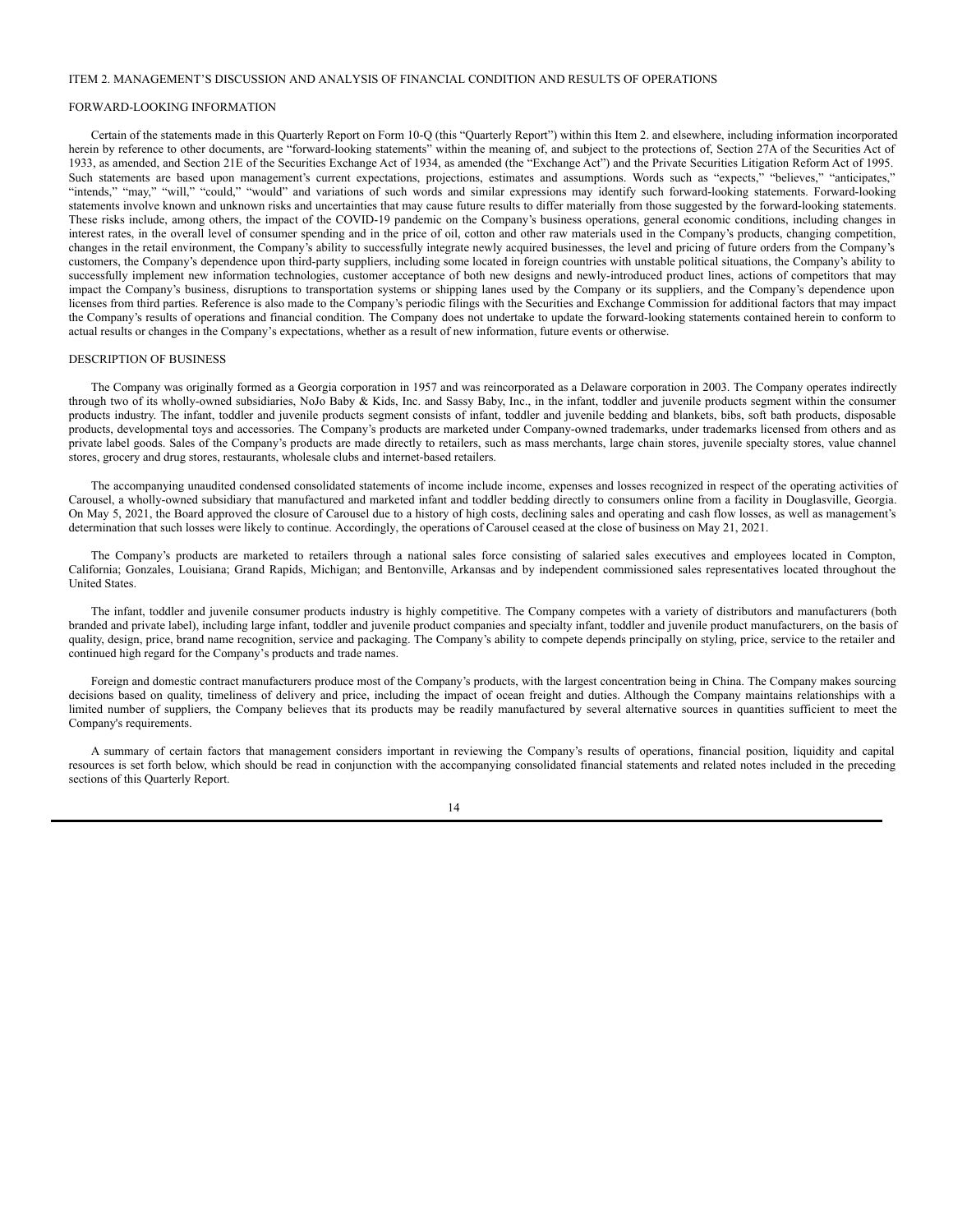### RESULTS OF OPERATIONS

The following table contains the results of operations for the three- and nine-month periods ended December 26, 2021 and December 27, 2020 and the dollar and percentage changes for those periods (in thousands, except percentages):

|                              | <b>Three-Month Periods Ended</b> |                   |   |                   |   |       | Change        | <b>Nine-Month Periods Ended</b> | Change |                   |         |                   |
|------------------------------|----------------------------------|-------------------|---|-------------------|---|-------|---------------|---------------------------------|--------|-------------------|---------|-------------------|
|                              |                                  | December 26, 2021 |   | December 27, 2020 |   | s     | $\frac{0}{0}$ | December 26, 2021               |        | December 27, 2020 |         | $\sqrt[6]{\cdot}$ |
| Net sales by category:       |                                  |                   |   |                   |   |       |               |                                 |        |                   |         |                   |
| Bedding, blankets and        |                                  |                   |   |                   |   |       |               |                                 |        |                   |         |                   |
| accessories                  | S                                | 11,780            | S | 11,431            | S | 349   | $3.1\%$ \$    | 32,838                          | -S     | 34,490            | (1,652) | $-4.8\%$          |
| Bibs, bath, developmental    |                                  |                   |   |                   |   |       |               |                                 |        |                   |         |                   |
| toy, feeding, baby care      |                                  |                   |   |                   |   |       |               |                                 |        |                   |         |                   |
| and disposable               |                                  |                   |   |                   |   |       |               |                                 |        |                   |         |                   |
| products                     |                                  | 10,962            |   | 8,045             |   | 2,917 | 36.3%         | 28,836                          |        | 22,850            | 5,986   | 26.2%             |
| Total net sales              |                                  | 22,742            |   | 19,476            |   | 3,266 | 16.8%         | 61,674                          |        | 57,340            | 4,334   | 7.6%              |
| Cost of products sold        |                                  | 16,572            |   | 13,323            |   | 3,249 | 24.4%         | 44,780                          |        | 39,070            | 5,710   | 14.6%             |
| Gross profit                 |                                  | 6,170             |   | 6,153             |   | 17    | $0.3\%$       | 16,894                          |        | 18,270            | (1,376) | $-7.5%$           |
| % of net sales               |                                  | 27.1%             |   | 31.6%             |   |       |               | 27.4%                           |        | 31.9%             |         |                   |
| Marketing and administrative |                                  |                   |   |                   |   |       |               |                                 |        |                   |         |                   |
| expenses                     |                                  | 3,094             |   | 3,420             |   | (326) | $-9.5\%$      | 9,624                           |        | 10,602            | (978)   | $-9.2\%$          |
| % of net sales               |                                  | 13.6%             |   | 17.6%             |   |       |               | 15.6%                           |        | 18.5%             |         |                   |
| Interest expense - net of    |                                  |                   |   |                   |   |       |               |                                 |        |                   |         |                   |
| interest income              |                                  | 14                |   | 3                 |   | 11    | 366.7%        | 30                              |        | 8                 | 22      | 275.0%            |
| Gain on extinguishment of    |                                  |                   |   |                   |   |       |               |                                 |        |                   |         |                   |
| debt                         |                                  |                   |   |                   |   |       |               | 1,985                           |        |                   | 1,985   |                   |
| Other expense (income) - net |                                  | 25                |   | $\overline{7}$    |   | 18    | 257.1%        | (64)                            |        |                   | (71)    | $-1014.3%$        |
| Income tax expense           |                                  | 605               |   | 582               |   | 23    | $4.0\%$       | 1,806                           |        | 1,810             | (4)     | $-0.2%$           |
| Net income                   |                                  | 2,432             |   | 2,141             |   | 291   | 13.6%         | 7,483                           |        | 5,843             | 1,640   | 28.1%             |
| % of net sales               |                                  | 10.7%             |   | 11.0%             |   |       |               | 12.1%                           |        | 10.2%             |         |                   |

*Net Sales:* Sales increased to \$22.7 million for the three months ended December 26, 2021, compared with \$19.5 million for the three months ended December 27, 2020, an increase of \$3.3 million, or 16.8%. Sales of bedding, blankets and accessories increased by \$349,000, which is net of a decrease of \$1.1 million due to the closure of Carousel. Sales of bibs, bath, developmental toys, feeding, baby care and disposable products increased by \$2.9 million. During the nine-month period ended December 26, 2021, sales increased to \$61.7 million, compared with \$57.3 million for the nine-month period ended December 27, 2020, an increase of \$4.3 million, or 7.6%. Sales of bibs, bath, developmental toys, feeding, baby care and disposable products increased by \$6.0 million. This increase was partially offset by a decrease of \$1.7 million in sales of bedding, blankets and accessories, which included a decrease of \$3.5 million due to the closure of Carousel. The increases in sales during the comparable three- and nine-month periods are partially due to a strong new modular set and higher replenishment orders at a major retailer, and are somewhat offset by declines in sales to online retailers as consumers have begun to return to stores.

*Gross Profit:* Gross profit increased slightly in amount but decreased from 31.6% of net sales for the three-month period ended December 27, 2020 to 27.1% of net sales for the three-month period ended December 26, 2021. The increase in the gross profit amount is net of the effect of the closure of Carousel, which recognized a gross profit of \$319,000 in the prior-year period. Gross profit decreased by \$1.4 million and decreased from 31.9% of net sales for the nine-month period ended December 27, 2020 to 27.4% of net sales for the nine-month period ended December 26, 2021. The closure of Carousel resulted in a \$2.2 million decrease in gross profit, which in the current-year period included the sale of inventory below cost and the recognition of charges of \$334,000 associated with the settlement with a supplier of a commitment to purchase fabric and \$265,000 associated with the liquidation of Carousel's remaining inventory upon the closure of the business. The Company's gross profit has also been impacted in both the three- and nine-month periods of the current year by increases in costs across the entire supply chain.

*Marketing and Administrative Expenses:* Marketing and administrative expenses decreased by \$326,000, and decreased from 17.6% of net sales for the three-month period ended December 27, 2020 to 13.6% of net sales for the three-month period ended December 26, 2021. Marketing and administrative expenses decreased by \$978,000, and decreased from 18.5% of net sales for the nine months ended December 27, 2020 to 15.6% of net sales for the nine months ended December 26, 2021. The decrease in amounts for the current-year periods included lower charges incurred by Carousel of \$494,000 for the three-month period and \$1.3 million for the nine-month period.

*Gain on extinguishment of debt:* On May 20, 2021, the PPP Loan was forgiven in full, which resulted in a gain on extinguishment of debt in the amount of \$1,985,000 during the three-month period ended June 27, 2021 and the nine-month period ended December 26, 2021.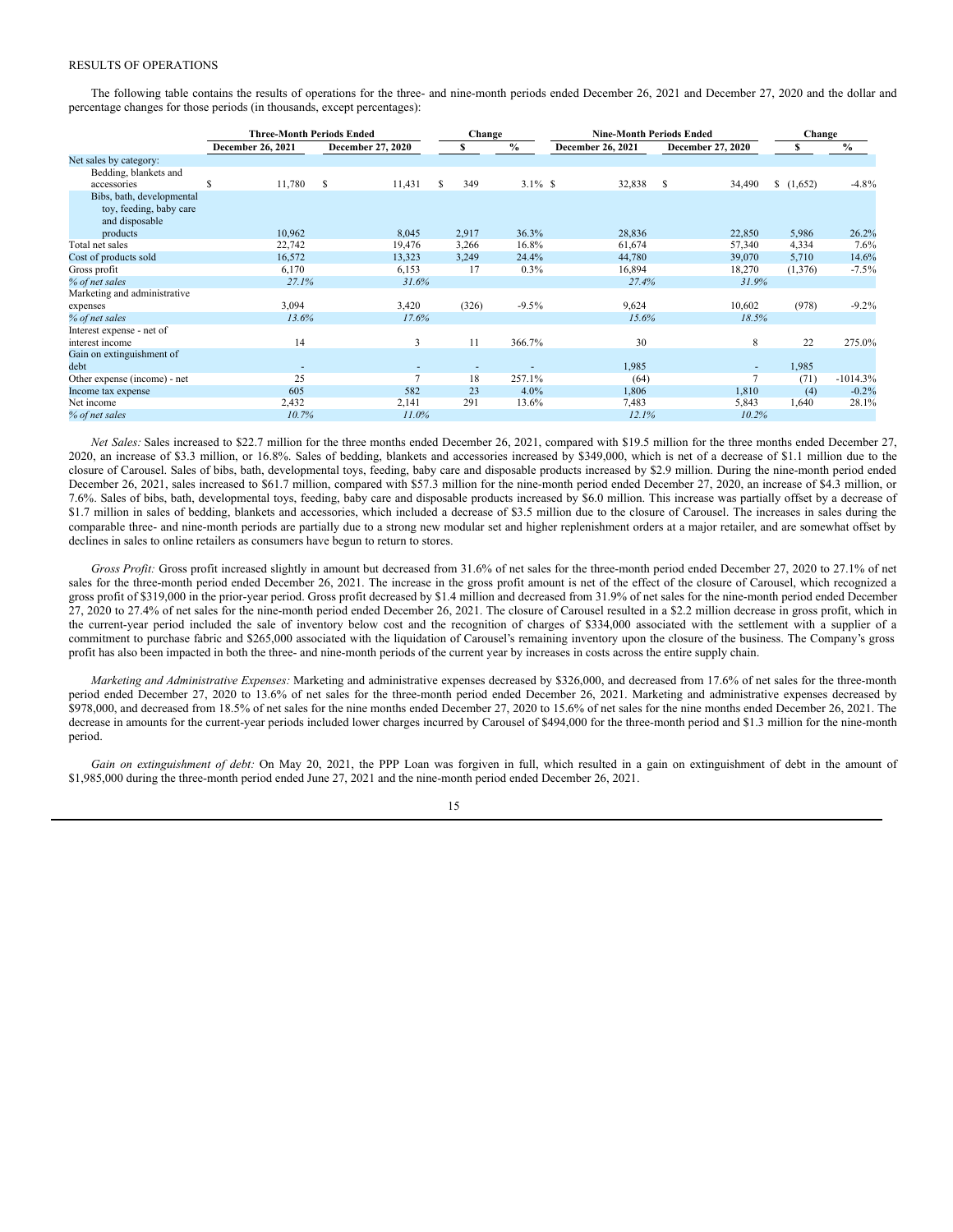*Income Tax Expense:* The Company's provision for income taxes is based upon an estimated annual effective tax rate ("ETR") from continuing operations of 20.0% for the nine-month period ended December 26, 2021. This estimated annual ETR includes no income tax expense from the gain on extinguishment of debt associated with the forgiveness of the PPP Loan, which will be permitted to be excluded from taxable income, the effect of which lowers the estimated annual ETR for fiscal year 2022 by approximately four percentage points.

The Company applies the provisions of FASB ASC Sub-topic 740-10-25, which requires a minimum recognition threshold that a tax benefit must meet before being recognized in the financial statements. Recognized income tax positions are measured at the largest amount that has a greater than 50% likelihood of being realized. Changes in recognition or measurement are reflected in the period in which the change in judgment occurs. After considering all relevant information regarding the calculation of the state portion of its income tax provision, the Company believes that the technical merits of the tax position that the Company has taken with respect to state apportionment percentages would more likely than not be sustained. However, the Company also realizes that the ultimate resolution of such tax position could result in a tax charge that is more than the amount realized based upon the application of the tax position taken. Therefore, the Company's measurement regarding the tax impact of the revised state apportionment percentages resulted in the Company recording discrete reserves for unrecognized tax liabilities of \$22,000 and \$25,000 during the three months ended December 26, 2021 and December 27, 2020, respectively, and \$67,000 and \$58,000 during the nine months ended December 26, 2021 and December 27, 2020, respectively, in the accompanying unaudited condensed consolidated statements of income.

The Company recorded discrete income tax benefits of \$11,000 and \$16,000 during the three-month periods ended December 26, 2021 and December 27, 2020, respectively, and \$83,000 and \$12,000 during the nine-month periods ended December 26, 2021 and December 27, 2020, respectively, to reflect the net effects of the excess tax benefits and tax shortfalls arising from the exercise of stock options and the vesting of non-vested stock.

The Company recorded a discrete income tax benefit of \$33,000 during each of the three- and nine-month periods ended December 26, 2021, and \$74,000 during each of the three- and nine-month periods ended December 27, 2020, to reflect the aggregate effect of certain tax credits.

The ETR on continuing operations and the discrete income tax charges and benefits set forth above resulted in an overall provision for income taxes of 19.4% and 23.7% for the nine-month periods ended December 26, 2021 and December 27, 2020, respectively.

Although the Company does not anticipate a material change to the ETR from continuing operations for the remainder of fiscal year 2022, several factors could impact the ETR, including variations from the Company's estimates of the amount and source of its pre-tax income, and the actual ETR for the year could differ materially from the Company's estimates.

# FINANCIAL POSITION, LIQUIDITY AND CAPITAL RESOURCES

Net cash provided by operating activities decreased from \$8.1 million for the nine-month period ended December 27, 2020 to \$4.3 million for the nine-month period ended December 26, 2021. The decrease in the current year was the result of an increase in accounts payable in the current year that was \$3.7 million lower than the increase in the prior year; the non-cash gain on extinguishment of debt of \$1,985,000 in the current year that was associated with the forgiveness of the PPP Loan; and an increase in accounts receivable in the current year that was \$1.2 million higher than the increase in the prior year. These items were partially offset by an increase in net income of \$1.6 million and an increase of inventory in the current year that was \$978,000 lower than the increase the prior year.

Net cash used in investing activities, which were primarily associated with capital expenditures for property, plant and equipment, decreased from \$528,000 in the prior year to \$352,000 in the current year.

Net cash used in financing activities decreased from \$4.2 million in the prior year to \$2.5 million in the current year. Financing activities included net repayments under the revolving line of credit in the prior year of \$2.6 million that were not repeated in the current year and the purchase of treasury stock in the prior year from a related party amounting to \$1.9 million that was not repeated in the current year. These financing activities were partially offset by the receipt in the prior year of \$1,964,000 in proceeds from the PPP Loan that was not repeated in the current year and dividends paid in the current year were \$772,000 higher than in the prior year.

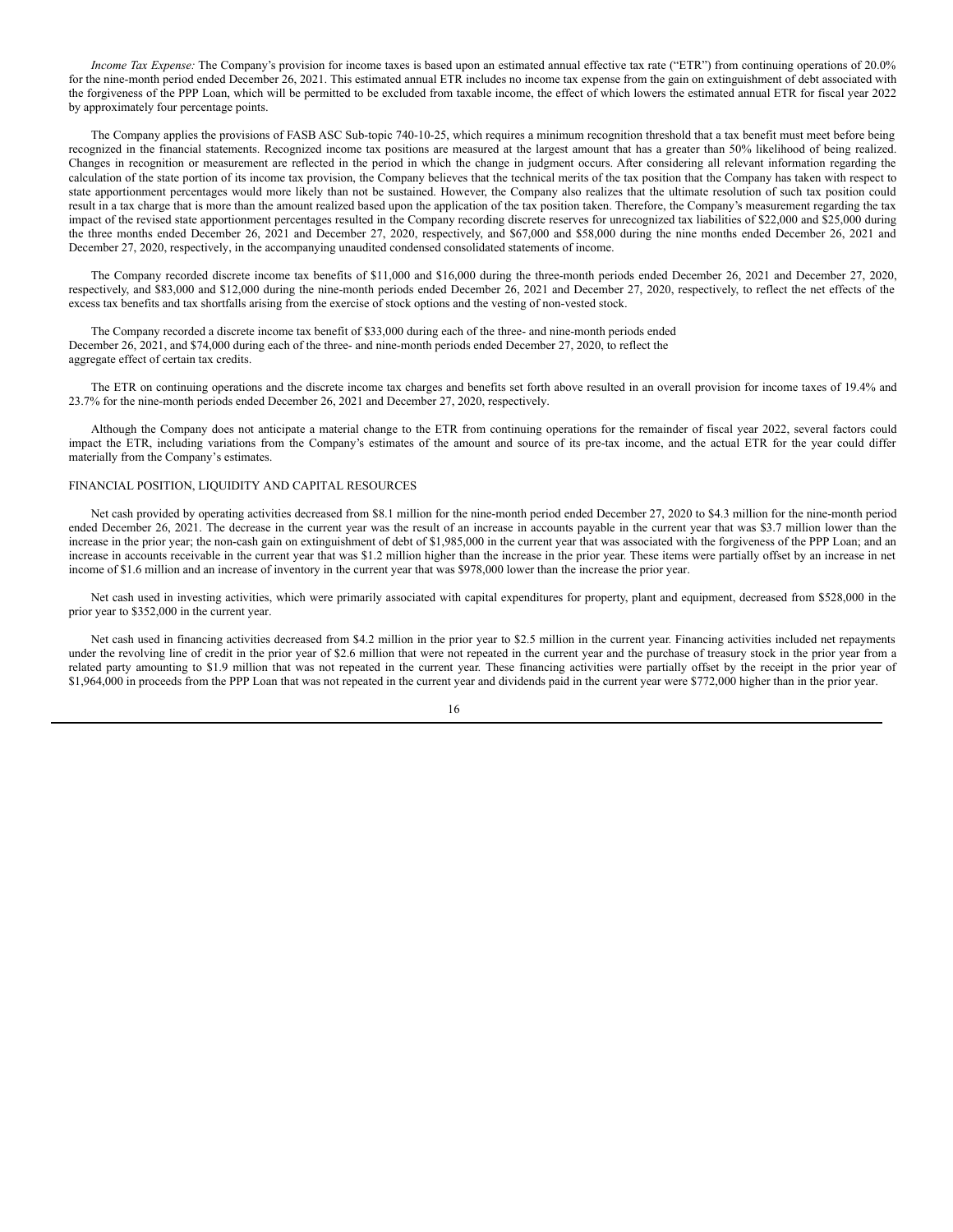At December 26, 2021, there was no balance owed on the Company's revolving line of credit with CIT, there was no letter of credit outstanding and \$26.0 million was available under the revolving line of credit based on the Company's eligible accounts receivable and inventory balances.

To reduce its exposure to credit losses and to enhance the predictability of its cash flow, the Company assigns substantially all of its trade accounts receivable to CIT under factoring agreements. Under the terms of the factoring agreements, CIT remits customer payments to the Company as such payments are received by CIT. As such, the Company does not take advances on the factoring agreements.

CIT bears credit losses with respect to assigned accounts receivable from approved customers that are within approved credit limits, while the Company bears the responsibility for adjustments from customers related to returns, allowances, claims and discounts. CIT may at any time terminate or limit its approval of shipments to a particular customer. If such a termination or limitation were to occur, then the Company must choose to either assume the credit risk for shipments after the date of such termination or limitation or discontinue shipments to the customer. Factoring fees, which are included in marketing and administrative expenses in the accompanying unaudited condensed consolidated statements of income, amounted to \$99,000 and \$79,000 during the three-month periods ended December 26, 2021 and December 27, 2020, respectively, and \$248,000 and \$209,000 during the nine-month periods ended December 26, 2021 and December 27, 2020, respectively.

The Company continues to monitor the impact of the COVID-19 pandemic on its supply chain, manufacturing and distribution operations, customers and employees, as well as the U.S. economy in general. However, due to the uncertainty as to the duration and widespread nature of the COVID-19 pandemic, the success rates of vaccines for COVID-19 and the variants thereof, and the extent to which the vaccines are accepted and effectively administered, the Company cannot currently predict the long-term impact of the COVID-19 pandemic on its operations and financial results.

The uncertainties associated with the COVID-19 pandemic include potential adverse effects on the overall economy, the Company's supply chain, transportation services, employees and customers, consumer sentiment in general, and traffic within the retail stores that carry the Company's products. The COVID-19 pandemic could adversely affect the Company's revenues, earnings, liquidity and cash flows and may require significant actions in response, including employee furloughs, closings of Company facilities, expense reductions or discounts of the pricing of the Company's products, all in an effort to mitigate such effects. Conditions surrounding COVID-19 change rapidly, and additional impacts of which the Company is not currently aware may arise. Based on past performance and current expectations, the Company believes that its anticipated cash flow from operations and the availability under its revolving line of credit are sufficient to fund the Company's requirements for working capital and capital expenditures for at least the next 12 months.

The Company's future performance is, to a certain extent, subject to general economic, financial, competitive, legislative, regulatory and other factors beyond its control. Based upon the current level of operations, the Company believes that its cash flow from operations and funds available under the revolving line of credit will be adequate to meet its liquidity needs.

#### ITEM 3. QUANTITATIVE AND QUALITATIVE DISCLOSURES ABOUT MARKET RISK

For a discussion of market risks that could affect the Company, refer to the risk factors disclosed in Item 1A. of Part 1 of the Company's Annual Report on Form 10- K for the year ended March 28, 2021.

#### INTEREST RATE RISK

Although the Company could have an exposure to interest rate risk related to its floating rate debt, there was no balance outstanding on its floating rate debt as of December 26, 2021.

### COMMODITY RATE RISK

The Company sources its products primarily from foreign contract manufacturers, with the largest concentration being in China. The Company's exposure to commodity price risk primarily relates to changes in the prices in China of cotton, oil and labor, which are the principal inputs used in a substantial number of the Company's products. In addition, although the Company pays its Chinese suppliers in U.S. dollars, an arbitrary strengthening of the rate of the Chinese currency versus the U.S. dollar could result in an increase in the cost of the Company's finished goods. There is no assurance that the Company could timely respond to such increases by proportionately increasing the prices at which its products are sold to the Company's customers.

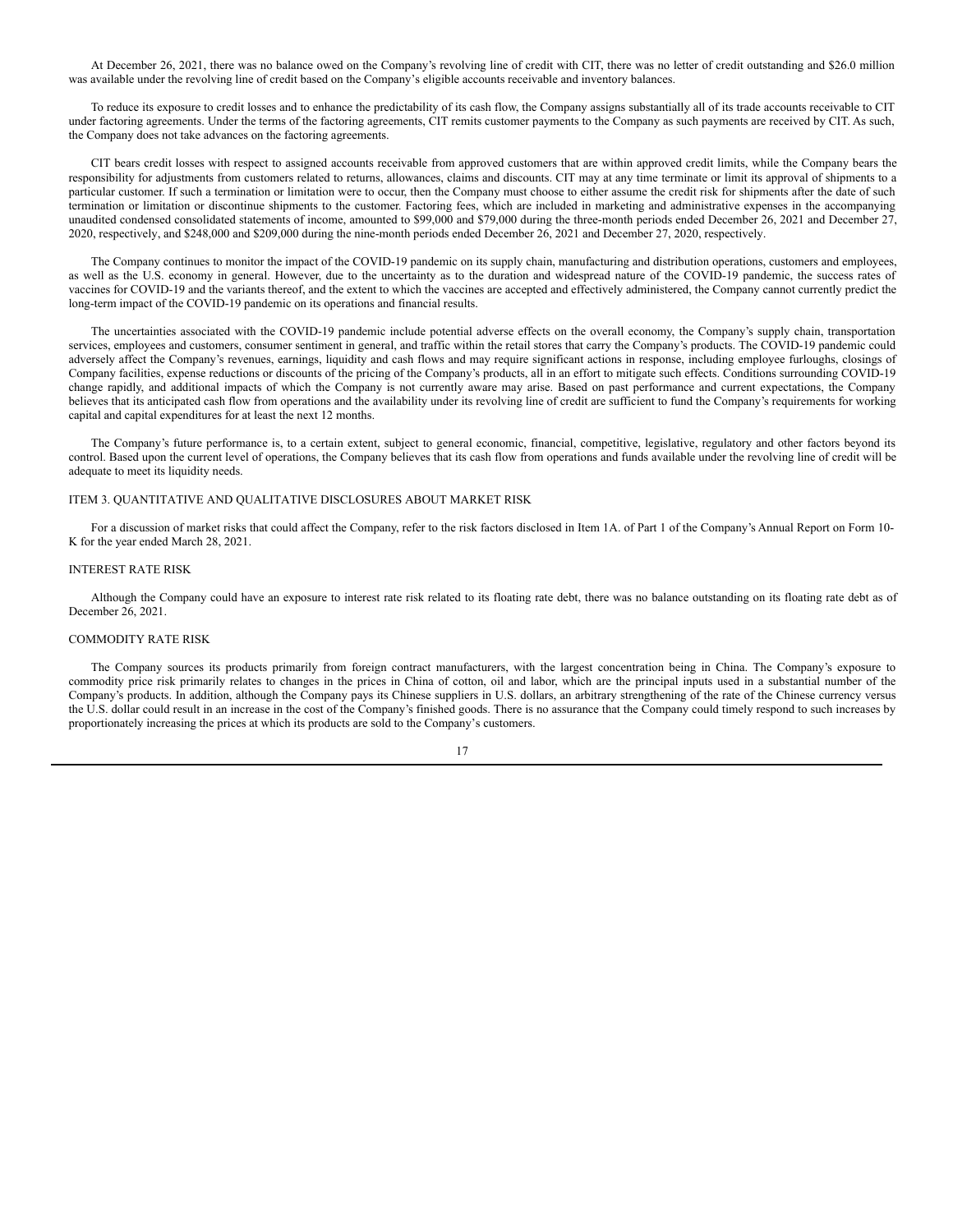### MARKET CONCENTRATION RISK

The Company's financial results are closely tied to sales to its top two customers, which represented approximately 68% of the Company's gross sales in fiscal year 2021. In addition, 41% of the Company's gross sales in fiscal year 2021 consisted of licensed products, which included 34% of sales associated with the Company's license agreements with affiliated companies of the Walt Disney Company. The Company's results could be materially impacted by the loss of one or more of these licenses.

# ITEM 4. CONTROLS AND PROCEDURES

The Company's Chief Executive Officer and Chief Financial Officer have evaluated the effectiveness of the Company's disclosure controls and procedures (as such term is defined in Rules 13a-15(e) and 15d-15(e) under the Exchange Act) as of the end of the period covered by this report, as required by paragraph (b) of Rules 13a-15 or 15d-15 of the Exchange Act. Based on such evaluation, such officers have concluded that, as of the end of the period covered by this report, the Company's disclosure controls and procedures are effective.

During the three-month period ended December 26, 2021, there were no changes in the Company's internal control over financial reporting ("ICFR") identified in connection with the evaluation required by paragraph (d) of Rules 13a-15 or 15d-15 of the Exchange Act that has materially affected, or is reasonably likely to materially affect, the Company's ICFR.

# PART II - OTHER INFORMATION

## ITEM 1. LEGAL PROCEEDINGS

The Company is, from time to time, involved in various legal and regulatory proceedings relating to claims arising in the ordinary course of its business. Neither the Company nor any of its subsidiaries is a party to any such proceeding the outcome of which, individually or in the aggregate, is expected to have a material adverse effect on the Company's financial condition, results of operations or cash flow.

# ITEM 1A. RISK FACTORS

There have been no material changes to the risk factors disclosed in Item 1A of Part 1 of the Company's Annual Report on Form 10-K for the year ended March 28, 2021.

ITEM 2. UNREGISTERED SALES OF EQUITY SECURITIES AND USE OF PROCEEDS

None.

#### ITEM 3. DEFAULTS UPON SENIOR SECURITIES

None.

ITEM 4. MINE SAFETY DISCLOSURES

Not applicable.

ITEM 5. OTHER INFORMATION

None.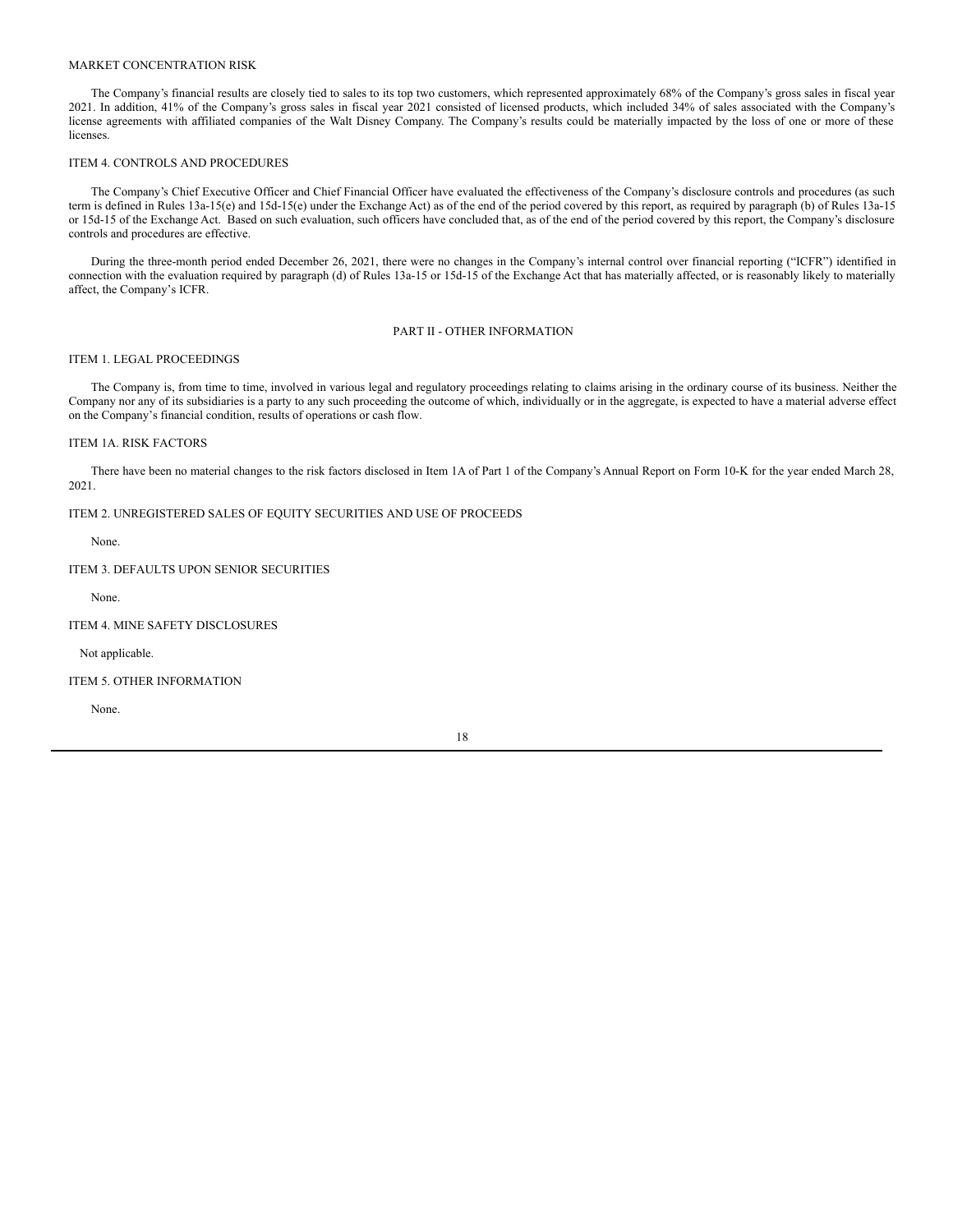## ITEM 6. EXHIBITS

Exhibits required to be filed by Item 601 of Regulation S-K are included as Exhibits to this Quarterly Report as follows:

Exhibit Number Description of Exhibit

- 3.1 Amended and Restated Certificate of [Incorporation](http://www.sec.gov/Archives/edgar/data/25895/000095013404001459/d12462exv3w1.txt) of the Company (1)
- 3.2 Certificate of Amendment to the Amended and Restated Certificate of [Incorporation](http://www.sec.gov/Archives/edgar/data/25895/000143774911005663/ex3-1.htm) of the Company (2)
- 3.3 Bylaws of the Company, as amended and restated through [November](http://www.sec.gov/Archives/edgar/data/25895/000143774916042220/ex3-3.htm) 15, 2016 (3)
- 31.1 Rule [13a-14\(a\)/15d-14\(a\)](#page-19-0) Certification by the Company's Chief Executive Officer (4)
- 31.2 Rule [13a-14\(a\)/15d-14\(a\)](#page-20-0) Certification by the Company's Chief Financial Officer (4)
- 32.1 Section 1350 [Certification](#page-21-0) by the Company's Chief Executive Officer (4)
- 32.2 Section 1350 [Certification](#page-22-0) by the Company's Chief Financial Officer (4)
- 101 Interactive data files pursuant to Rule 405 of SEC Regulation S-T in connection with registrant's Form 10-Q for the quarterly period ended December 26, 2021, formatted in iXBRL (Inline eXtensible Business Reporting Language):
	- (i) Unaudited Condensed Consolidated Balance Sheets;
	- (ii) Unaudited Condensed Consolidated Statements of Income;
	- (iii) Unaudited Condensed Consolidated Statements of Changes in Shareholders' Equity;
	- (iv) Unaudited Condensed Consolidated Statements of Cash Flows; and
	- (v) Notes to Unaudited Condensed Consolidated Financial Statements.
- 104 Cover page Interactive Data File pursuant to Rule 406 of SEC Regulation S-T formatted in iXBRL (Inline eXtensible Business Reporting Language) and contained in Exhibit 101.

(1) Incorporated herein by reference to Exhibit 3.1 to the registrant's Quarterly Report on Form 10-Q for the quarter ended December 28, 2003.

- (2) Incorporated herein by reference to Exhibit 3.1 to the registrant's Current Report on Form 8-K dated August 9, 2011.
- (3) Incorporated herein by reference to Exhibit 3.3 to the registrant's Current Report on Form 8-K dated November 16, 2016.
- (4) Filed herewith.

#### SIGNATURE

Pursuant to the requirements of the Securities Exchange Act of 1934, the registrant has duly caused this report to be signed on its behalf by the undersigned thereunto duly authorized.

CROWN CRAFTS, INC.

Date: February 9, 2022 /s/ Craig J. Demarest CRAIG J. DEMAREST Vice President and Chief Financial Officer (Principal Financial Officer and Principal Accounting Officer)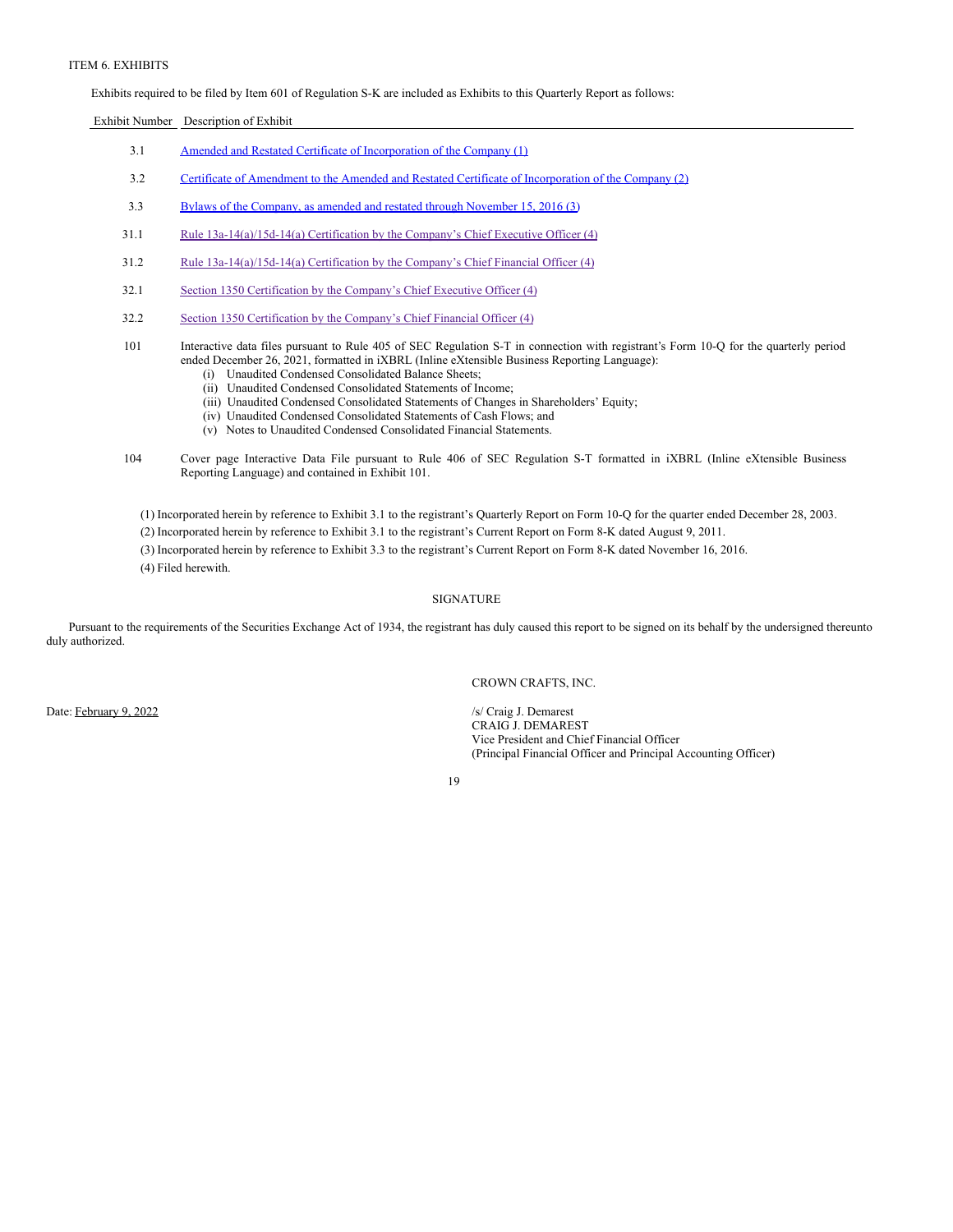# **CERTIFICATION**

#### <span id="page-19-0"></span>I, E. Randall Chestnut, certify that:

- 1. I have reviewed this Quarterly Report on Form 10-Q of Crown Crafts, Inc. for the period ended December 26, 2021;
- 2. Based on my knowledge, this report does not contain any untrue statement of a material fact or omit to state a material fact necessary to make the statements made, in light of the circumstances under which such statements were made, not misleading with respect to the period covered by this report;
- 3. Based on my knowledge, the financial statements, and other financial information included in this report, fairly present in all material respects the financial condition, results of operations and cash flows of the registrant as of, and for, the periods presented in this report;
- 4. The registrant's other certifying officers and I are responsible for establishing and maintaining disclosure controls and procedures (as defined in Exchange Act Rules 13a-15(e) and 15d-15(e)) and internal control over financial reporting (as defined in Exchange Act Rules 13a-15(f) and 15d-15(f)) for the registrant and we have:
	- (a) Designed such disclosure controls and procedures, or caused such disclosure controls and procedures to be designed under our supervision, to ensure that material information relating to the registrant, including its consolidated subsidiaries, is made known to us by others within those entities, particularly during the period in which this report is being prepared;
	- (b) Designed such internal control over financial reporting, or caused such internal control over financial reporting to be designed under our supervision, to provide reasonable assurance regarding the reliability of financial reporting and the preparation of financial statements for external purposes in accordance with generally accepted accounting principles;
	- (c) Evaluated the effectiveness of the registrant's disclosure controls and procedures and presented in this report our conclusions about the effectiveness of the disclosure controls and procedures, as of the end of the period covered by this report based on such evaluation; and
	- (d) Disclosed in this report any change in the registrant's internal control over financial reporting that occurred during the registrant's most recent fiscal quarter (the registrant's fourth fiscal quarter in the case of an annual report) that has materially affected, or is reasonably likely to materially affect, the registrant's internal control over financial reporting; and
- 5. The registrant's other certifying officers and I have disclosed, based on our most recent evaluation of internal control over financial reporting, to the registrant's auditors and the audit committee of the registrant's board of directors (or persons performing the equivalent function):
	- (a) All significant deficiencies and material weaknesses in the design or operation of internal control over financial reporting which are reasonably likely to adversely affect the registrant's ability to record, process, summarize and report financial information; and
	- (b) Any fraud, whether or not material, that involves management or other employees who have a significant role in the registrant's internal control over financial reporting.

Date: February 9, 2022 /s/ E. Randall Chestnut

E. Randall Chestnut, Chairman of the Board and Chief Executive Officer, Crown Crafts, Inc.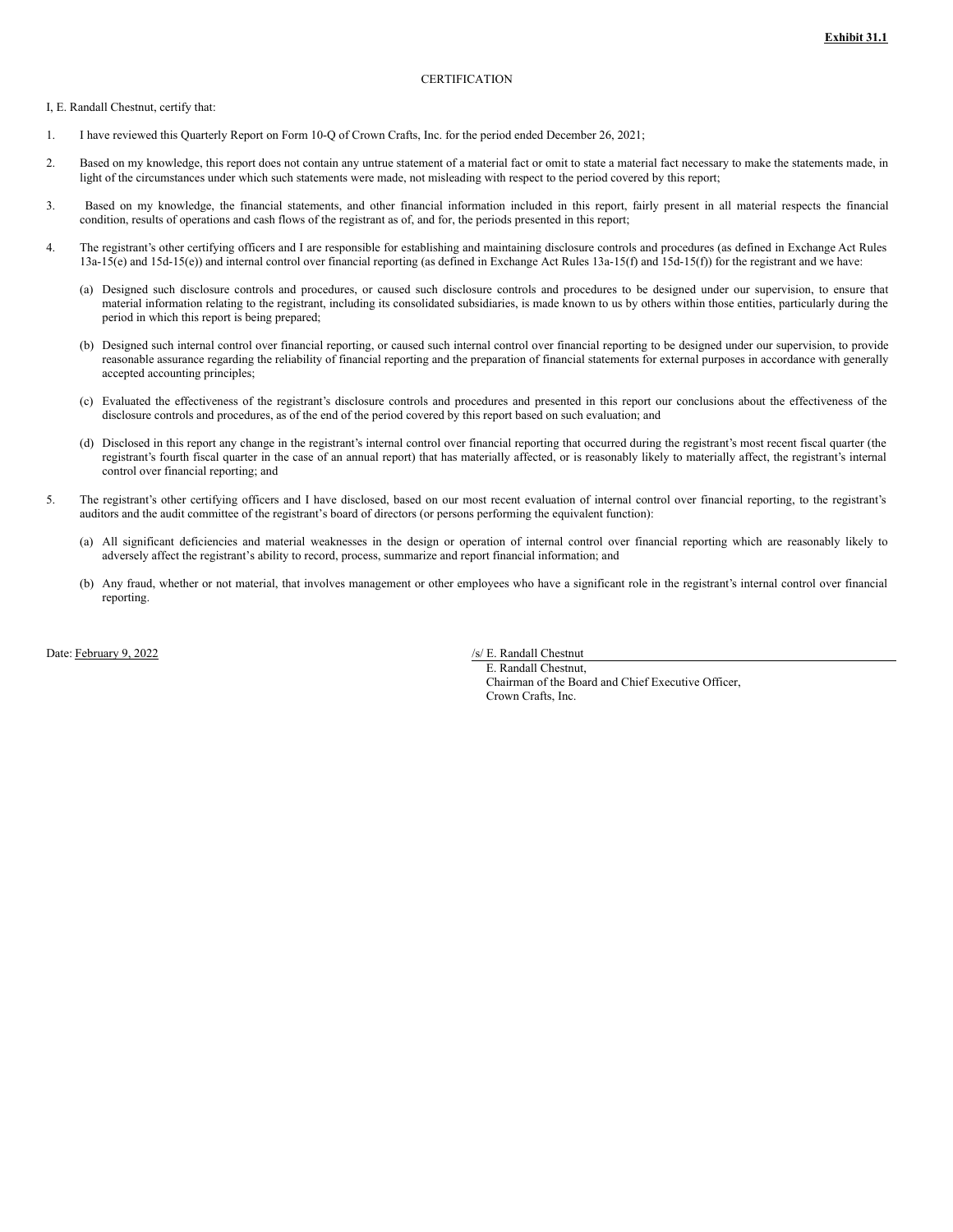# **CERTIFICATION**

<span id="page-20-0"></span>I, Craig J. Demarest, certify that:

- 1. I have reviewed this Quarterly Report on Form 10-Q of Crown Crafts, Inc. for the period ended December 26, 2021;
- 2. Based on my knowledge, this report does not contain any untrue statement of a material fact or omit to state a material fact necessary to make the statements made, in light of the circumstances under which such statements were made, not misleading with respect to the period covered by this report;
- 3. Based on my knowledge, the financial statements, and other financial information included in this report, fairly present in all material respects the financial condition, results of operations and cash flows of the registrant as of, and for, the periods presented in this report;
- 4. The registrant's other certifying officers and I are responsible for establishing and maintaining disclosure controls and procedures (as defined in Exchange Act Rules 13a-15(e) and 15d-15(e)) and internal control over financial reporting (as defined in Exchange Act Rules 13a-15(f) and 15d-15(f)) for the registrant and we have:
	- (a) Designed such disclosure controls and procedures, or caused such disclosure controls and procedures to be designed under our supervision, to ensure that material information relating to the registrant, including its consolidated subsidiaries, is made known to us by others within those entities, particularly during the period in which this report is being prepared;
	- (b) Designed such internal control over financial reporting, or caused such internal control over financial reporting to be designed under our supervision, to provide reasonable assurance regarding the reliability of financial reporting and the preparation of financial statements for external purposes in accordance with generally accepted accounting principles;
	- (c) Evaluated the effectiveness of the registrant's disclosure controls and procedures and presented in this report our conclusions about the effectiveness of the disclosure controls and procedures, as of the end of the period covered by this report based on such evaluation; and
	- (d) Disclosed in this report any change in the registrant's internal control over financial reporting that occurred during the registrant's most recent fiscal quarter (the registrant's fourth fiscal quarter in the case of an annual report) that has materially affected, or is reasonably likely to materially affect, the registrant's internal control over financial reporting; and
- 5. The registrant's other certifying officers and I have disclosed, based on our most recent evaluation of internal control over financial reporting, to the registrant's auditors and the audit committee of the registrant's board of directors (or persons performing the equivalent function):
	- (a) All significant deficiencies and material weaknesses in the design or operation of internal control over financial reporting which are reasonably likely to adversely affect the registrant's ability to record, process, summarize and report financial information; and
	- (b) Any fraud, whether or not material, that involves management or other employees who have a significant role in the registrant's internal control over financial reporting.

Date: February 9, 2022 /s/ Craig J. Demarest

Craig J. Demarest Vice President and Chief Financial Officer, Crown Crafts, Inc.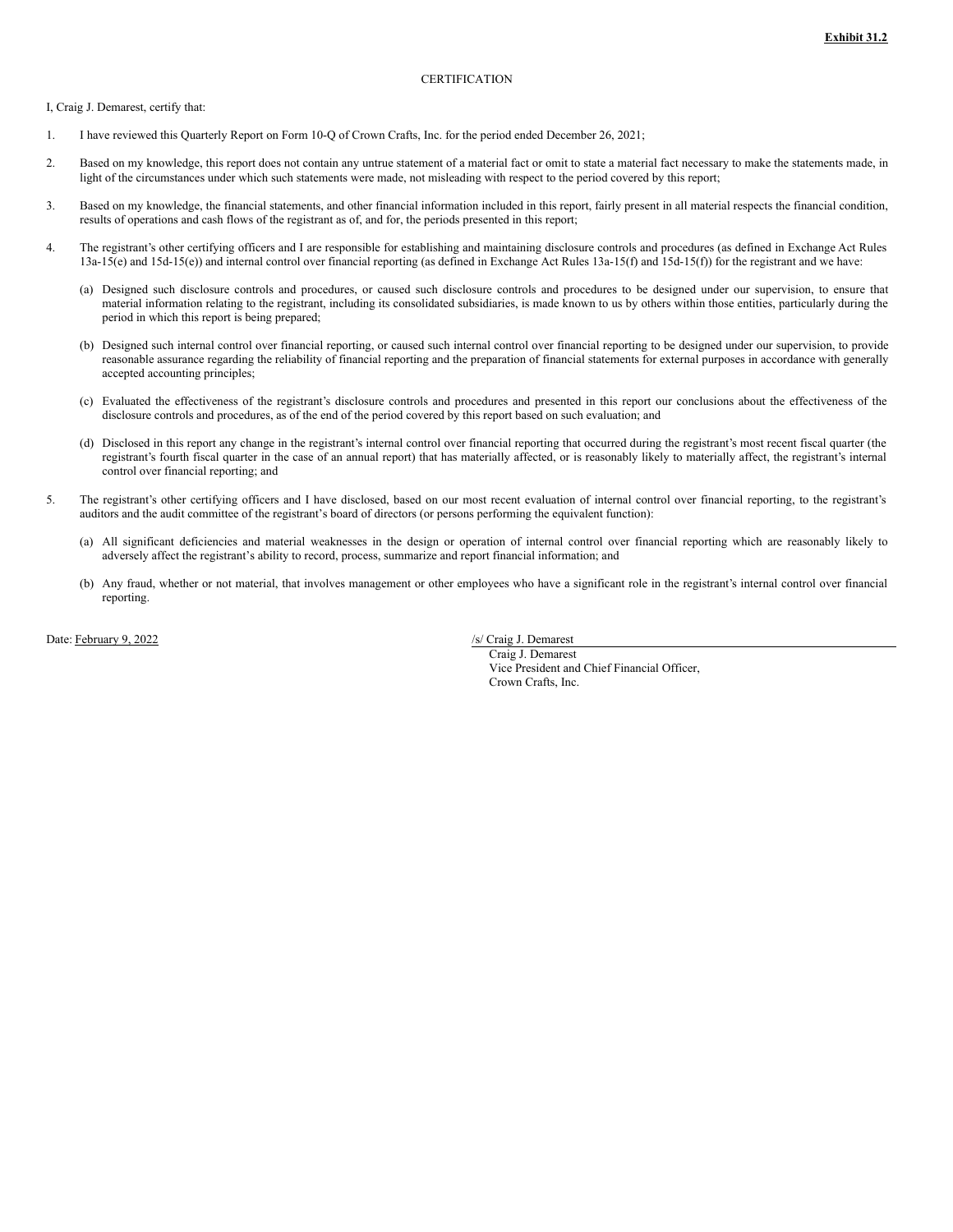<span id="page-21-0"></span>I, E. Randall Chestnut, the Chairman of the Board and Chief Executive Officer of Crown Crafts, Inc. (the "Company"), do hereby certify, in accordance with 18 U.S.C. § 1350, as adopted pursuant to Section 906 of the Sarbanes-Oxley Act of 2002, that, to my knowledge:

- 1. The Quarterly Report on Form 10-Q of the Company for the period ended December 26, 2021 (the "Periodic Report") fully complies with the requirements of Section 13(a) or 15(d) of the Securities Exchange Act of 1934, as amended; and
- 2. The information contained in the Periodic Report fairly presents, in all material respects, the financial condition and results of operations of the Company.

Dated: February 9, 2022 /s/ E. Randall Chestnut

E. Randall Chestnut, Chairman of the Board and Chief Executive Officer, Crown Crafts, Inc.